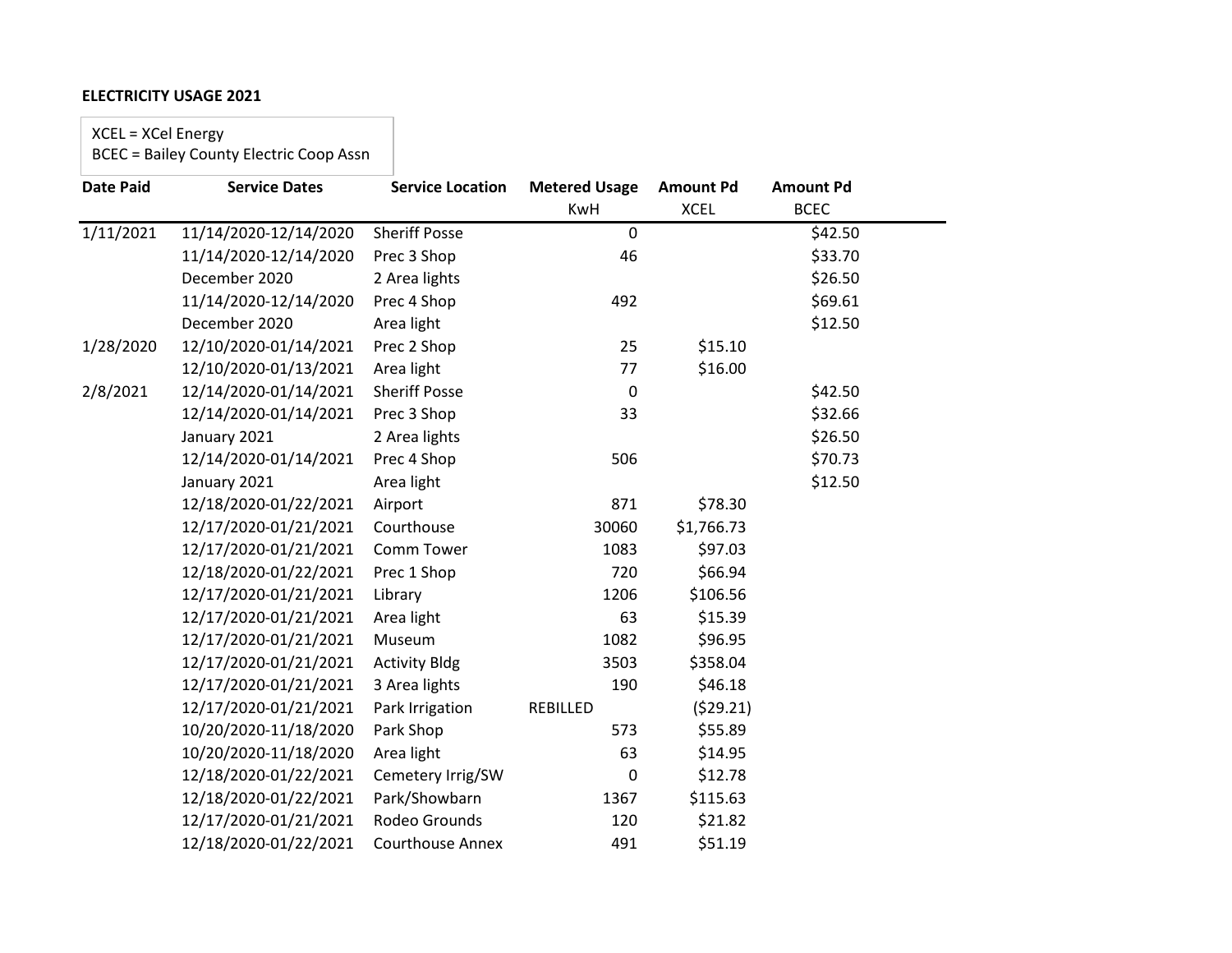XCEL = XCel Energy

| <b>Date Paid</b> | <b>Service Dates</b>  | <b>Service Location</b> | <b>Metered Usage</b> | <b>Amount Pd</b> | <b>Amount Pd</b> |  |
|------------------|-----------------------|-------------------------|----------------------|------------------|------------------|--|
|                  |                       |                         | KwH                  | <b>XCEL</b>      | <b>BCEC</b>      |  |
| 2/8/2021         | 12/18/2020-01/22/2021 | Cemetery Shop           | 26                   | \$14.73          |                  |  |
|                  | 12/18/2020-01/22/2021 | Well @ SE Corner        | 0                    | \$12.78          |                  |  |
| 2/25/2021        | 01/14/2021-02/12/2021 | Prec 2 Shop             | 29                   | \$31.34          |                  |  |
| 3/8/2021         | 01/14/2021-02/14/2021 | <b>Sheriff Posse</b>    | $\mathbf 0$          |                  | \$42.50          |  |
|                  | 01/14/2021-02/14/2021 | Prec 3 Shop             | 58                   |                  | \$34.96          |  |
|                  | February 2021         | 2 Area lights           |                      |                  | \$72.07          |  |
|                  | 01/14/2021-02/14/2021 | Prec 4 Shop             | 492                  |                  | \$12.83          |  |
|                  | February 2021         | Area light              |                      |                  |                  |  |
|                  | 01/22/2021-02/20/2021 | Airport                 | 709                  | \$66.51          |                  |  |
|                  | 01/21/2021-02/18/2021 | Courthouse              | 33360                | \$2,234.62       |                  |  |
|                  | 12/17/2021-01/21/2021 | Comm Tower              | REBILLED             | (597.03)         |                  |  |
|                  | 12/17/2020-02/19/2021 | Comm Tower              | 1049                 | \$107.84         |                  |  |
|                  | 01/22/2021-02/20/2021 | Prec 1 Shop             | 506                  | \$51.12          |                  |  |
|                  | 01/21/2021-02/18/2021 | Library                 | 1104                 | \$99.32          |                  |  |
|                  | 01/21/2021-02/17/2021 | Area light              | 54                   | \$15.29          |                  |  |
|                  | 01/21/2021-02/18/2021 | Museum                  | 243                  | \$32.12          |                  |  |
|                  | 01/21/2021-02/19/2021 | <b>Activity Bldg</b>    | 3654                 | \$287.47         |                  |  |
|                  | 01/21/2021-02/18/2021 | 3 Area lights           | 168                  | \$45.98          |                  |  |
|                  | 01/22/2021-02/20/2021 | Park Irrigation         | 1013                 | \$89.54          |                  |  |
|                  | 12/18/2020-01/22/2021 | Park Shop               | REBILLED             | ( \$55.89)       |                  |  |
|                  | 12/18/2020-02/20/2021 | Park Shop               | 325                  | \$50.09          |                  |  |
|                  | 01/22/2021-02/19/2021 | Area light              | 56                   | \$14.88          |                  |  |
|                  | 01/22/2021-02/20/2021 | Cemetery Irrig/SW       | 0                    | \$12.78          |                  |  |
|                  | 01/22/2021-02/20/2021 | Park/Showbarn           | 466                  | \$48.09          |                  |  |
|                  | 12/18/2020-01/22/2021 | Rodeo Grounds           | REBILLED             | (521.82)         |                  |  |
|                  | 12/18/2020-02/20/2021 | Rodeo Grounds           | $\pmb{0}$            | \$25.55          |                  |  |
|                  | 01/21/2021-02/19/2021 | <b>Courthouse Annex</b> | 304                  | \$36.88          |                  |  |
|                  | 01/22/2021-02/20/2021 | Cemetery Shop           | 24                   | \$14.60          |                  |  |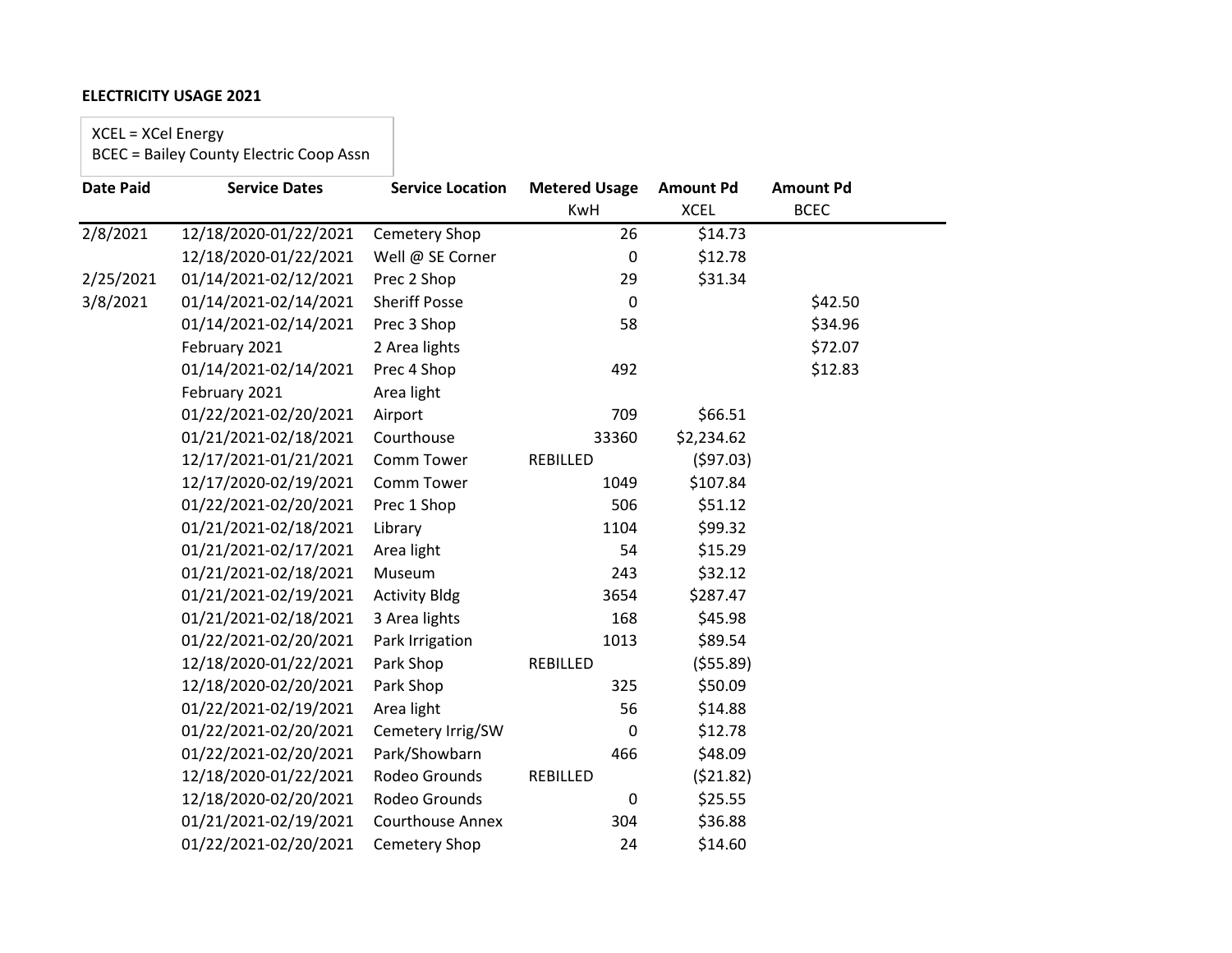XCEL = XCel Energy

| <b>Date Paid</b> | <b>Service Dates</b>  | <b>Service Location</b> | <b>Metered Usage</b> | <b>Amount Pd</b> | <b>Amount Pd</b> |  |
|------------------|-----------------------|-------------------------|----------------------|------------------|------------------|--|
|                  |                       |                         | <b>KwH</b>           | <b>XCEL</b>      | <b>BCEC</b>      |  |
| 3/8/2021         | 01/22/2021-02/20/2021 | Well @ SE Corner        | $\mathbf 0$          | \$12.78          |                  |  |
| 3/30/2021        | 02/12/2021-03/17/2021 | Prec 2 Shop             | 198                  | \$38.74          |                  |  |
| 4/12/2021        | 02/14/2021-03/14/2021 | <b>Sheriff Posse</b>    | 0                    |                  | \$42.50          |  |
|                  | 02/14/2021-03/14/2021 | Prec 3 Shop             | 79                   |                  | \$37.15          |  |
|                  | 02/14/2021-03/14/2021 | 2 Area lights           |                      |                  | \$27.60          |  |
|                  | 02/14/2021-03/14/2021 | Prec 4 Shop             | 440                  |                  | \$69.82          |  |
|                  | 02/14/2021-03/14/2021 | Area light              |                      |                  | \$13.15          |  |
|                  | 02/20/2021-03/24/2021 | Airport                 | 626                  | \$60.23          |                  |  |
|                  | 02/18/2021-03/23/2021 | Courthouse              | 24300                | \$1,769.42       |                  |  |
|                  | 02/19/2021-03/23/2021 | Comm Tower              | 281                  | \$35.09          |                  |  |
|                  | 02/20/2021-03/24/2021 | Prec 1 Shop             | 418                  | \$44.45          |                  |  |
|                  | 02/18/2021-03/22/2021 | Library                 | 954                  | \$87.62          |                  |  |
|                  | 02/18/2021-03/21/2021 | Area light              | 60                   | \$15.39          |                  |  |
|                  | 02/18/2021-03/22/2021 | Museum                  | 698                  | \$67.63          |                  |  |
|                  | 02/19/2021-03/22/2021 | <b>Activity Bldg</b>    | 2581                 | \$246.08         |                  |  |
|                  | 02/19/2021-03/21/2021 | 3 Area lights           | 174                  | \$46.06          |                  |  |
|                  | 02/20/2021-03/24/2021 | Park Irrigation         | 990                  | \$87.79          |                  |  |
|                  | 02/20/2021-03/24/2021 | Park Shop               | 690                  | \$65.07          |                  |  |
|                  | 02/20/2021-03/23/2021 | Area light              | 60                   | \$14.94          |                  |  |
|                  | 02/20/2021-03/24/2021 | Cemetery Irrig/SW       | 0                    | \$12.78          |                  |  |
|                  | 02/20/2021-03/24/2021 | Park/Showbarn           | 402                  | \$43.24          |                  |  |
|                  | 02/20/2021-03/24/2021 | Rodeo Grounds           | $\pmb{0}$            | \$12.78          |                  |  |
|                  | 02/19/2021-03/23/2021 | <b>Courthouse Annex</b> | 152                  | \$25.04          |                  |  |
|                  | 02/20/2021-03/24/2021 | Cemetery Shop           | 26                   | \$14.75          |                  |  |
|                  | 02/20/2021-03/24/2021 | Well @ SE Corner        | 0                    | \$12.78          |                  |  |
| 4/29/2021        | 02/12/2021-03/17/2021 | Prec 2 Shop             | REBILLED             | (\$22.69)        |                  |  |
|                  | 02/12/2021-04/14/2021 | Prec 2 Shop             | 87                   | \$33.86          |                  |  |
|                  | 03/17/2021-04/13/2021 | Area light              | 62                   | \$16.35          |                  |  |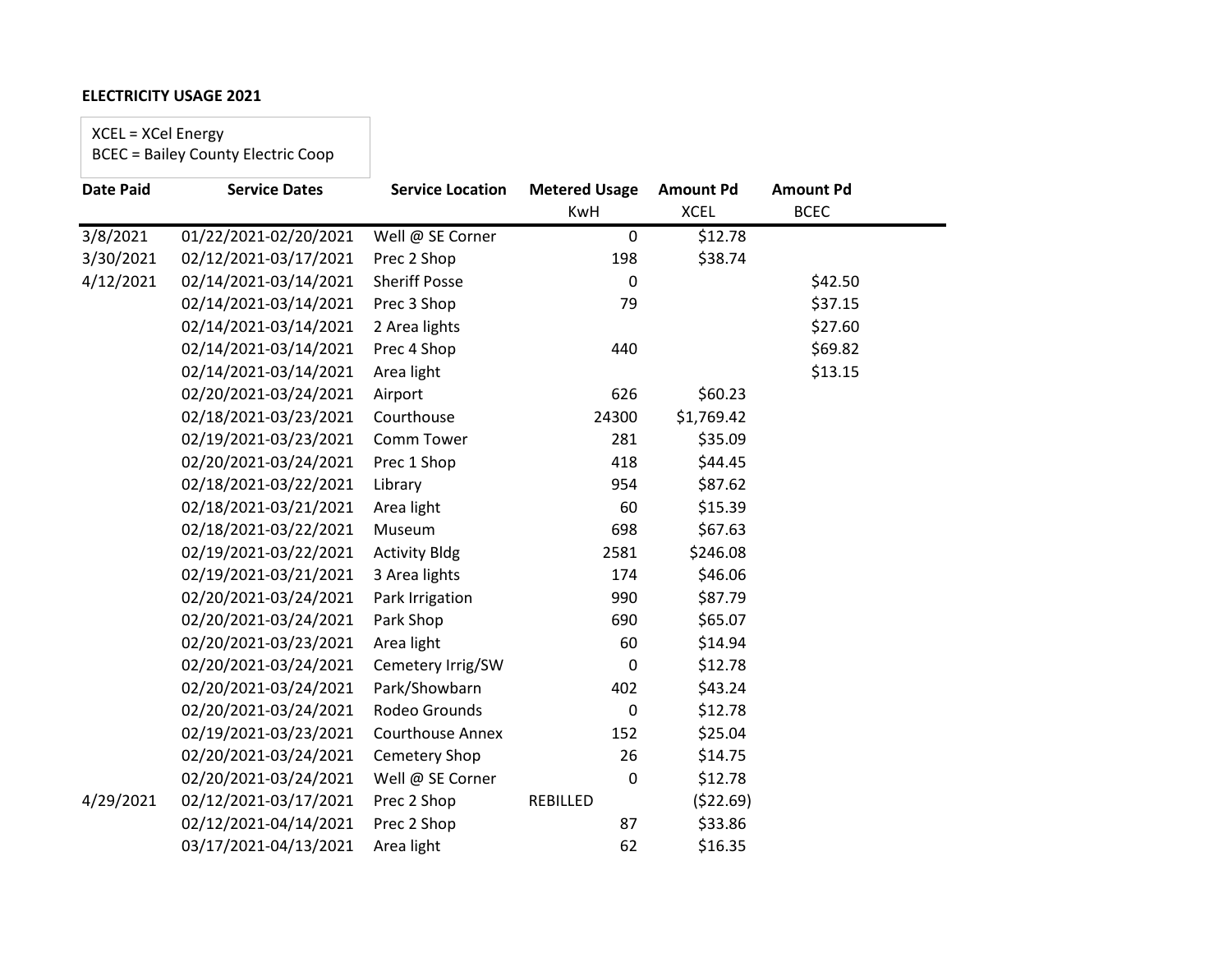XCEL = XCel Energy

| <b>Date Paid</b> | <b>Service Dates</b>  | <b>Service Location</b> | <b>Metered Usage</b> | <b>Amount Pd</b> | <b>Amount Pd</b> |
|------------------|-----------------------|-------------------------|----------------------|------------------|------------------|
|                  |                       |                         | KwH                  | <b>XCEL</b>      | <b>BCEC</b>      |
| 4/29/2021        | 03/24/2021-04/22/2021 | Airport                 | 486                  | \$52.91          |                  |
|                  | 03/23/2021-04/21/2021 | Courthouse              | 17880                | \$1,432.29       |                  |
|                  | 03/23/2021-04/21/2021 | Comm Tower              | 249                  | \$34.74          |                  |
|                  | 03/24/2021-04/22/2021 | Prec 1 Shop             | 319                  | \$39.47          |                  |
|                  | 03/22/2021-04/21/2021 | Library                 | 999                  | \$96.57          |                  |
|                  | 03/22/2021-04/20/2021 | Area light              | 55                   | \$16.00          |                  |
|                  | 03/22/2021-04/21/2021 | Museum                  | 634                  | \$66.44          |                  |
|                  | 03/22/2021-04/21/2021 | <b>Activity Bldg</b>    | 1632                 | \$237.07         |                  |
|                  | 03/22/2021-04/20/2021 | 3 Area lights           | 166                  | \$48.02          |                  |
|                  | 03/24/2021-04/22/2021 | Park Irrigation         | 1941                 | \$170.05         |                  |
|                  | 03/24/2021-04/22/2021 | Park Shop               | 51                   | \$17.88          |                  |
|                  | 03/24/2021-04/21/2021 | Area light              | 54                   | \$15.58          |                  |
|                  | 03/24/2021-04/22/2021 | Cemetery Irrig/SW       | 475                  | \$52.02          |                  |
|                  | 03/24/2021-04/22/2021 | Park/Showbarn           | 141                  | \$25.12          |                  |
|                  | 03/24/2021-04/22/2021 | Rodeo Grounds           | 240                  | \$33.11          |                  |
|                  | 03/23/2021-04/21/2021 | <b>Courthouse Annex</b> | 95                   | \$21.99          |                  |
|                  | 03/24/2021-04/22/2021 | Cemetery Shop           | 29                   | \$16.12          |                  |
|                  | 03/24/2021-04/22/2021 | Well @ SE Corner        | 863                  | \$83.26          |                  |
| 5/10/2021        | 03/14/2021-04/14/2021 | <b>Sheriff Posse</b>    | $\mathbf{0}$         |                  | \$42.50          |
|                  | 03/14/2021-04/14/2021 | Prec 3 Shop             | 64                   |                  | \$36.59          |
|                  | 03/14/2021-04/14/2021 | 2 Area lights           |                      |                  | \$27.87          |
|                  | 03/14/2021-04/14/2021 | Prec 4 Shop             | 462                  |                  | \$77.59          |
|                  | 03/14/2021-04/14/2021 | Area light              |                      |                  | \$13.31          |
| 5/27/2021        | 04/14/2021-05/13/2021 | Prec 2 Shop             | 121                  | \$24.74          |                  |
|                  | 04/14/2021-05/12/2021 | Area light              | 65                   | \$16.96          |                  |
| 6/14/2021        | 04/14/2021-05/14/2021 | <b>Sheriff Posse</b>    | $\mathbf{1}$         |                  | \$42.50          |
|                  | 04/14/2021-05/14/2021 | Prec 3 Shop             | 78                   |                  | \$37.84          |
|                  | 04/14/2021-05/14/2021 | 2 Area lights           |                      |                  | \$27.60          |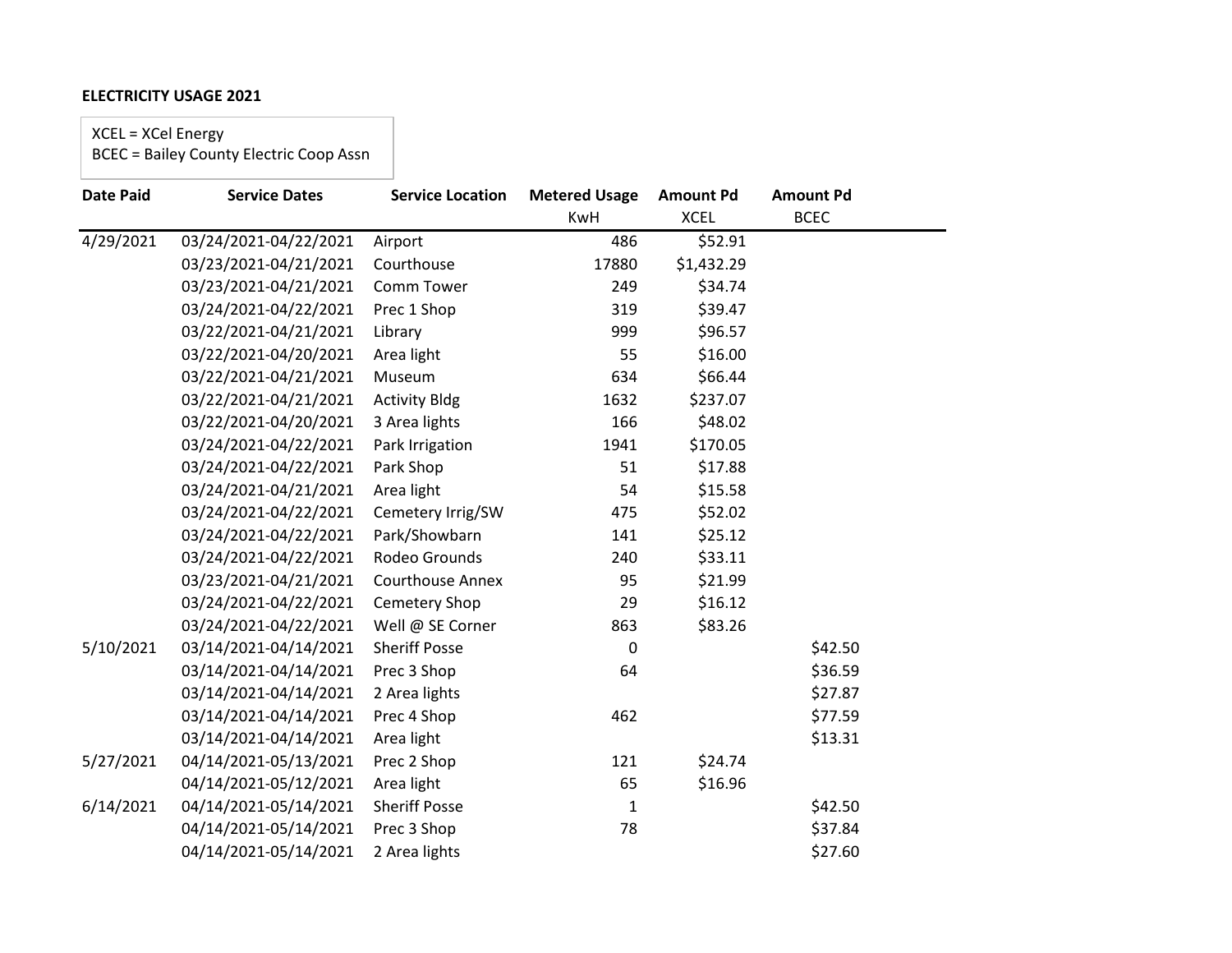XCEL = XCel Energy

| <b>Date Paid</b> | <b>Service Dates</b>  | <b>Service Location</b> | <b>Metered Usage</b> | <b>Amount Pd</b> | <b>Amount Pd</b> |  |
|------------------|-----------------------|-------------------------|----------------------|------------------|------------------|--|
|                  |                       |                         | <b>KwH</b>           | <b>XCEL</b>      | <b>BCEC</b>      |  |
| 6/14/2021        | 04/14/2021-05/14/2021 | Prec 4 Shop             | $\mathbf{1}$         |                  | \$81.66          |  |
|                  | 04/14/2021-05/14/2021 | Area light              |                      |                  | \$13.15          |  |
|                  | 04/22/2021-05/21/2021 | Airport                 | 454                  | \$51.32          |                  |  |
|                  | 04/21/2021-05/20/2021 | Courthouse              | 15120                | \$1,307.19       |                  |  |
|                  | 04/21/2021-05/20/2021 | Comm Tower              | 240                  | \$34.78          |                  |  |
|                  | 04/22/2021-05/21/2021 | Prec 1 Shop             | 304                  | \$39.03          |                  |  |
|                  | 04/21/2021-05/19/2021 | Library                 | 1171                 | \$113.44         |                  |  |
|                  | 04/21/2021-05/18/2021 | Area light              | 51                   | \$16.27          |                  |  |
|                  | 04/21/2021-05/19/2021 | Museum                  | 852                  | \$86.51          |                  |  |
|                  | 04/21/2021-05/19/2021 | <b>Activity Bldg</b>    | 1785                 | \$330.89         |                  |  |
|                  | 04/21/2021-05/18/2021 | 3 Area lights           | 154                  | \$48.84          |                  |  |
|                  | 04/22/2021-05/21/2021 | Park Irrigation         | 4474                 | \$381.08         |                  |  |
|                  | 04/22/2021-05/21/2021 | Park Shop               | 0                    | \$14.09          |                  |  |
|                  | 04/22/2021-05/20/2021 | Area light              | 53                   | \$15.83          |                  |  |
|                  | 04/22/2021-05/21/2021 | Cemetery Irrig/SW       | 1968                 | \$175.52         |                  |  |
|                  | 04/22/2021-05/21/2021 | Park/Showbarn           | 296                  | \$38.38          |                  |  |
|                  | 04/22/2021-05/21/2021 | Rodeo Grounds           | 0                    | \$14.09          |                  |  |
|                  | 04/21/2021-05/19/2021 | <b>Courthouse Annex</b> | 165                  | \$28.45          |                  |  |
|                  | 04/22/2021-05/21/2021 | Cemetery Shop           | 66                   | \$19.51          |                  |  |
|                  | 04/22/2021-05/20/2021 | Well @ SE Corner        | 3683                 | \$316.20         |                  |  |
| 6/29/2021        | 05/13/2021-06/14/2021 | Prec 2 Shop             | 889                  | \$94.47          |                  |  |
|                  | 05/13/2021-06/13/2021 | Area light              | 71                   | \$17.03          |                  |  |
|                  | 05/21/2021-06/21/2021 | Airport                 | 462                  | \$55.77          |                  |  |
|                  | 05/20/2021-06/21/2021 | Courthouse              | 17760                | \$1,521.22       |                  |  |
|                  | 05/20/2021-06/21/2021 | Comm Tower              | 255                  | \$38.14          |                  |  |
|                  | 05/21/2021-06/21/2021 | Prec 1 Shop             | 534                  | \$62.26          |                  |  |
|                  | 05/19/2021-06/18/2021 | Library                 | 2678                 | \$260.79         |                  |  |
|                  | 05/19/2021-06/17/2021 | Area light              | 55                   | \$16.32          |                  |  |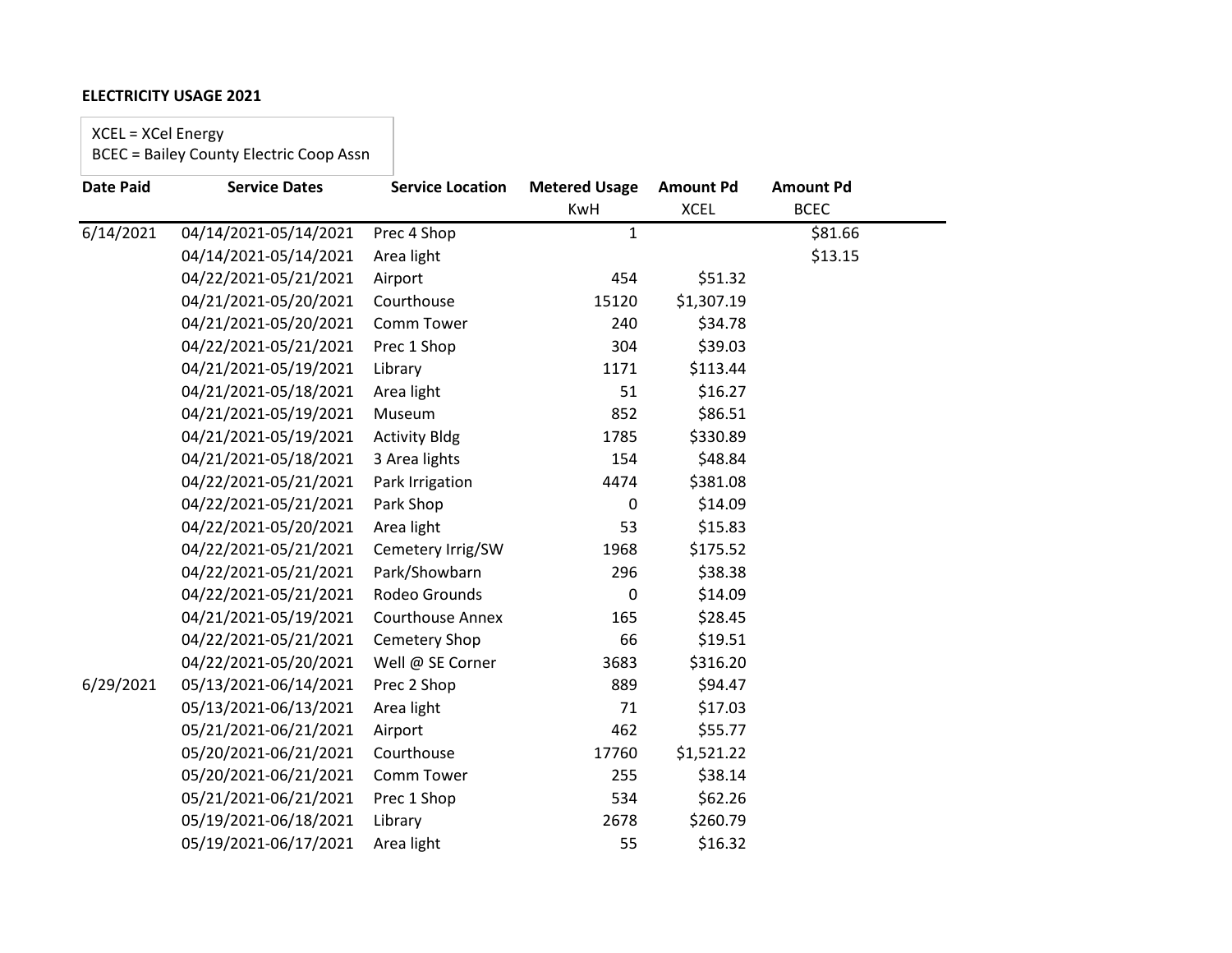XCEL = XCel Energy

| <b>Date Paid</b> | <b>Service Dates</b>  | <b>Service Location</b> | <b>Metered Usage</b> | <b>Amount Pd</b> | <b>Amount Pd</b> |
|------------------|-----------------------|-------------------------|----------------------|------------------|------------------|
|                  |                       |                         | <b>KwH</b>           | <b>XCEL</b>      | <b>BCEC</b>      |
| 6/29/2021        | 05/19/2021-06/18/2021 | Museum                  | 958                  | \$102.62         |                  |
|                  | 05/19/2021-06/18/2021 | <b>Activity Bldg</b>    | 3756                 | \$496.44         |                  |
|                  | 05/19/2021-06/17/2021 | 3 Area lights           | 166                  | \$48.98          |                  |
|                  | 05/21/2021-06/21/2021 | Park Irrigation         | 2200                 | \$212.57         |                  |
|                  | 05/21/2021-06/21/2021 | Park Shop               | $\mathbf{1}$         | \$14.18          |                  |
|                  | 05/21/2021-06/20/2021 | Area light              | 57                   | \$15.88          |                  |
|                  | 05/21/2021-06/22/2021 | Cemetery Irrig/SW       | 1413                 | \$141.73         |                  |
|                  | 05/21/2021-06/21/2021 | Park/Showbarn           | 375                  | \$47.91          |                  |
|                  | 05/21/2021-06/21/2021 | Rodeo Grounds           | 60                   | \$19.50          |                  |
|                  | 05/19/2021-06/21/2021 | <b>Courthouse Annex</b> | 138                  | \$27.26          |                  |
|                  | 05/21/2021-06/22/2021 | Cemetery Shop           | 45                   | \$18.15          |                  |
|                  | 05/20/2021-06/22/2021 | Well @ SE Corner        | 2609                 | \$249.15         |                  |
| 7/12/2021        | 05/14/2021-06/14/2021 | <b>Sheriff Posse</b>    | 511                  |                  | \$90.74          |
|                  | 05/14/2021-06/14/2021 | Prec 3 Shop             | 98                   |                  | \$39.85          |
|                  | 05/14/2021-06/14/2021 | 2 Area lights           |                      |                  | \$27.60          |
|                  | 05/14/2021-06/14/2021 | Prec 4 Shop             | 339                  |                  | \$64.07          |
|                  | 05/14/2021-06/14/2021 | Area light              |                      |                  | \$13.15          |
| 7/29/2021        | 06/21/2021-07/21/2021 | Airport                 | 432                  | \$54.91          |                  |
|                  | 06/21/2021-07/21/2021 | Courthouse              | 16680                | \$1,571.09       |                  |
|                  | 06/21/2021-07/21/2021 | Comm Tower              | 836                  | \$95.88          |                  |
|                  | 06/21/2021-07/21/2021 | Prec 1 Shop             | 586                  | \$69.47          |                  |
|                  | 06/18/2021-07/21/2021 | Library                 | 2946                 | \$301.17         |                  |
|                  | 06/18/2021-07/20/2021 | Area light              | 60                   | \$16.41          |                  |
|                  | 06/18/2021-07/21/2021 | Museum                  | 2560                 | \$263.61         |                  |
|                  | 06/18/2021-07/21/2021 | <b>Activity Bldg</b>    | 4132                 | \$567.06         |                  |
|                  | 06/18/2021-07/20/2021 | 3 Area lights           | 181                  | \$49.26          |                  |
|                  | 06/21/2021-07/21/2021 | Park Irrigation         | 3633                 | \$357.41         |                  |
|                  | 06/21/2021-07/21/2021 | Park Shop               | 0                    | \$14.09          |                  |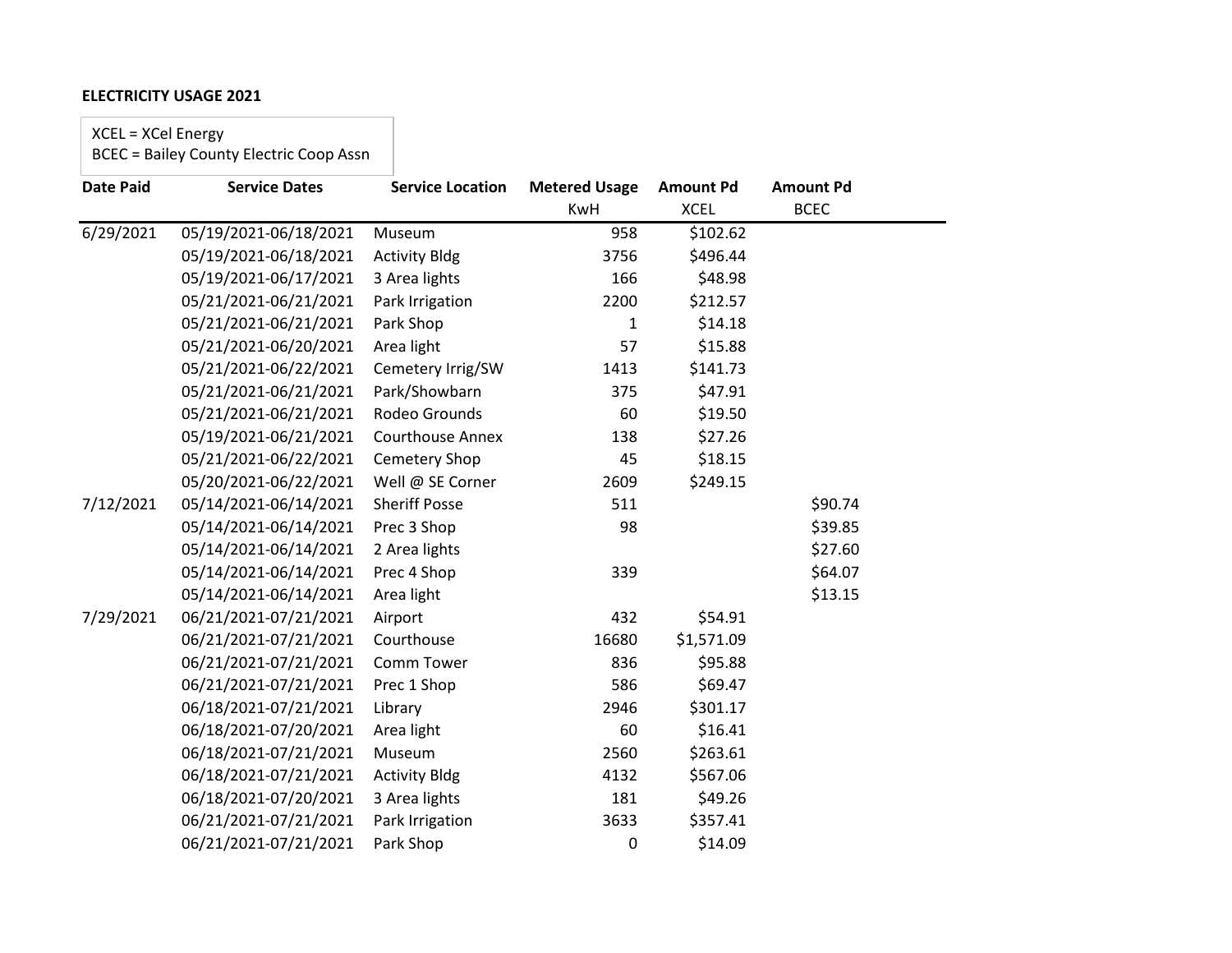XCEL = XCel Energy

| <b>Date Paid</b> | <b>Service Dates</b>  | <b>Service Location</b> | <b>Metered Usage</b> | <b>Amount Pd</b> | <b>Amount Pd</b> |  |
|------------------|-----------------------|-------------------------|----------------------|------------------|------------------|--|
|                  |                       |                         | KwH                  | <b>XCEL</b>      | <b>BCEC</b>      |  |
| 7/29/2021        | 06/21/2021-07/20/2021 | Area light              | 55                   | \$15.87          |                  |  |
|                  | 06/22/2021-07/22/2021 | Cemetery Irrig/SW       | 912                  | \$100.29         |                  |  |
|                  | 06/21/2021-07/21/2021 | Park/Showbarn           | 106                  | \$24.11          |                  |  |
|                  | 06/21/2021-07/21/2021 | Rodeo Grounds           | 60                   | \$19.75          |                  |  |
|                  | 06/21/2021-07/21/2021 | <b>Courthouse Annex</b> | 942                  | \$106.20         |                  |  |
|                  | 06/22/2021-07/22/2021 | Cemetery Shop           | 36                   | \$17.50          |                  |  |
|                  | 06/22/2021-07/22/2021 | Well @ SE Corner        | 1686                 | \$173.45         |                  |  |
|                  | 06/14/2021-07/14/2021 | Prec 2 Shop             | 1436                 | \$154.10         |                  |  |
|                  | 06/14/2021-07/13/2021 | Area light              | 67                   | \$16.99          |                  |  |
| 8/9/2021         | 06/14/2021-07/14/2021 | <b>Sheriff Posse</b>    | 665                  |                  | \$102.32         |  |
|                  | 06/14/2021-07/14/2021 | Prec 3 Shop             | 113                  |                  | \$41.36          |  |
|                  | 06/14/2021-07/14/2021 | 2 Area lights           |                      |                  | \$27.60          |  |
|                  | 06/14/2021-07/14/2021 | Prec 4 Shop             | 193                  |                  | \$49.40          |  |
|                  | 06/14/2021-07/14/2021 | Area light              |                      |                  | \$13.15          |  |
| 8/30/2021        | 07/14/2021-08/12/2021 | Prec 2 Shop             | 1393                 | \$150.33         |                  |  |
|                  | 07/14/2021-08/11/2021 | Area light              | 64                   | \$16.96          |                  |  |
| 9/13/2021        | 07/14/2021-08/15/2021 | <b>Sheriff Posse</b>    | 702                  |                  | \$106.76         |  |
|                  | 07/14/2021-08/15/2021 | Prec 3 Shop             | 232                  |                  | \$53.90          |  |
|                  | 07/14/2021-08/15/2021 | 2 Area lights           |                      |                  | \$27.87          |  |
|                  | 07/14/2021-08/15/2021 | Prec 4 Shop             | 235                  |                  | \$54.21          |  |
|                  | 07/14/2021-08/15/2021 | Area light              |                      |                  | \$13.31          |  |
|                  | 07/21/2021-08/18/2021 | Airport                 | 447                  | \$56.41          |                  |  |
|                  | 07/21/2021-08/19/2021 | Courthouse              | 15180                | \$1,535.22       |                  |  |
|                  | 06/21/2021-08/18/2021 | Comm Tower              | 464                  | \$74.24          |                  |  |
|                  | 06/21/2021-07/21/2021 | Comm Tower              | REBILLED             | (595.88)         |                  |  |
|                  | 07/21/2021-08/19/2021 | Prec 1 Shop             | 638                  | \$74.48          |                  |  |
|                  | 07/21/2021-08/18/2021 | Library                 | 2462                 | \$254.56         |                  |  |
|                  | 07/21/2021-08/17/2021 | Area light              | 51                   | \$16.29          |                  |  |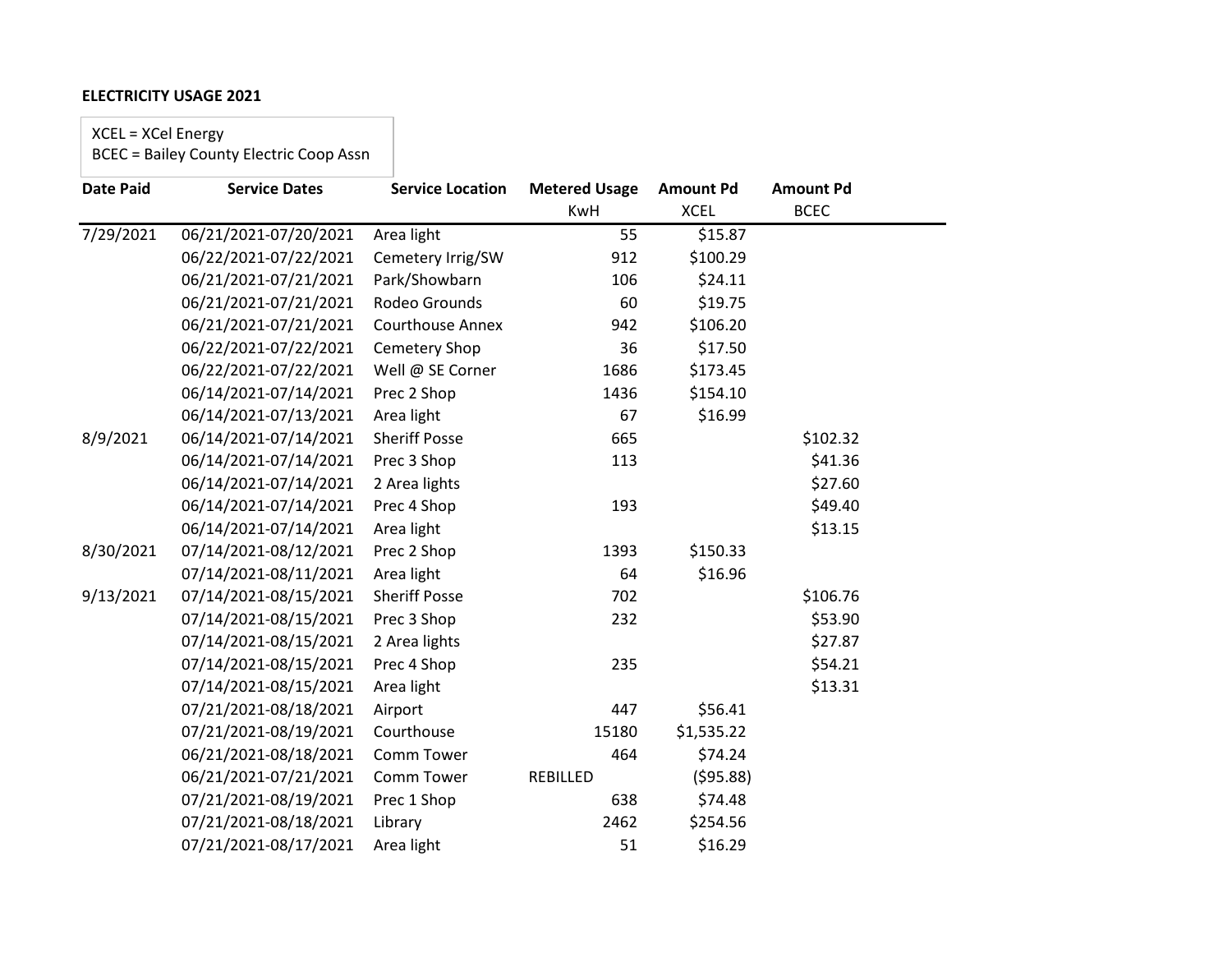XCEL = XCel Energy

| <b>Date Paid</b> | <b>Service Dates</b>  | <b>Service Location</b> | <b>Metered Usage</b> | <b>Amount Pd</b> | <b>Amount Pd</b> |
|------------------|-----------------------|-------------------------|----------------------|------------------|------------------|
|                  |                       |                         | <b>KwH</b>           | <b>XCEL</b>      | <b>BCEC</b>      |
| 9/13/2021        | 07/21/2021-08/18/2021 | Museum                  | 574                  | \$70.48          |                  |
|                  | 07/21/2021-08/18/2021 | <b>Activity Bldg</b>    | 5064                 | \$553.46         |                  |
|                  | 07/21/2021-08/17/2021 | 3 Area lights           | 152                  | \$48.87          |                  |
|                  | 07/21/2021-08/19/2021 | Park Irrigation         | 3748                 | \$368.89         |                  |
|                  | 07/21/2021-08/16/2021 | Park Shop               | 0                    | \$14.09          |                  |
|                  | 07/21/2021-08/18/2021 | Area light              | 52                   | \$15.83          |                  |
|                  | 07/22/2021-08/19/2021 | Cemetery Irrig/SW       | 1771                 | \$181.73         |                  |
|                  | 07/21/2021-08/19/2021 | Park/Showbarn           | 107                  | \$24.22          |                  |
|                  | 07/21/2021-08/19/2021 | Rodeo Grounds           | 60                   | \$19.76          |                  |
|                  | 06/21/2021-08/18/2021 | <b>Courthouse Annex</b> | 473                  | \$75.12          |                  |
|                  | 06/21/2021-07/21/2021 | <b>Courthouse Annex</b> | <b>REBILLED</b>      | (\$106.20)       |                  |
|                  | 07/22/2021-08/19/2021 | Cemetery Shop           | 37                   | \$17.59          |                  |
|                  | 07/22/2021-08/19/2021 | Well @ SE Corner        | 3338                 | \$330.08         |                  |
| 9/29/2021        | 08/12/2021-09/13/2021 | Prec 2 Shop             | 1521                 | \$162.81         |                  |
|                  | 08/12/2021-09/12/2021 | Area light              | 71                   | \$17.06          |                  |
| 10/12/2021       | 08/15/2021-09/14/2021 | <b>Sheriff Posse</b>    | 571                  |                  | \$96.21          |
|                  | 08/15/2021-09/14/2021 | Prec 3 Shop             | 111                  |                  | \$41.44          |
|                  | 08/15/2021-09/14/2021 | 2 Area lights           |                      |                  | \$27.87          |
|                  | 08/15/2021-09/14/2021 | Prec 4 Shop             | 221                  |                  | \$52.76          |
|                  | 08/15/2021-09/14/2021 | Area light              |                      |                  | \$13.31          |
| 10/28/2021       | 09/13/2021-10/12/2021 | Prec 2 Shop             | 1160                 | \$121.63         |                  |
|                  | 09/13/2021-10/11/2021 | Area light              | 65                   | \$16.97          |                  |
| 11/8/2021        | 09/21/2021-10/19/2021 | Airport                 | 484                  | \$55.94          |                  |
|                  | 09/20/2021-10/18/2021 | Comm Tower              | 226                  | \$34.75          |                  |
|                  | 09/20/2021-10/18/2021 | Courthouse              | 13200                | \$1,209.12       |                  |
|                  | 09/21/2021-10/19/2021 | Prec 1 Shop             | 459                  | \$53.77          |                  |
|                  | 09/20/2021-10/19/2021 | Library                 | 1358                 | \$135.82         |                  |
|                  | 09/20/2021-10/18/2021 | Area light              | 53                   | \$16.32          |                  |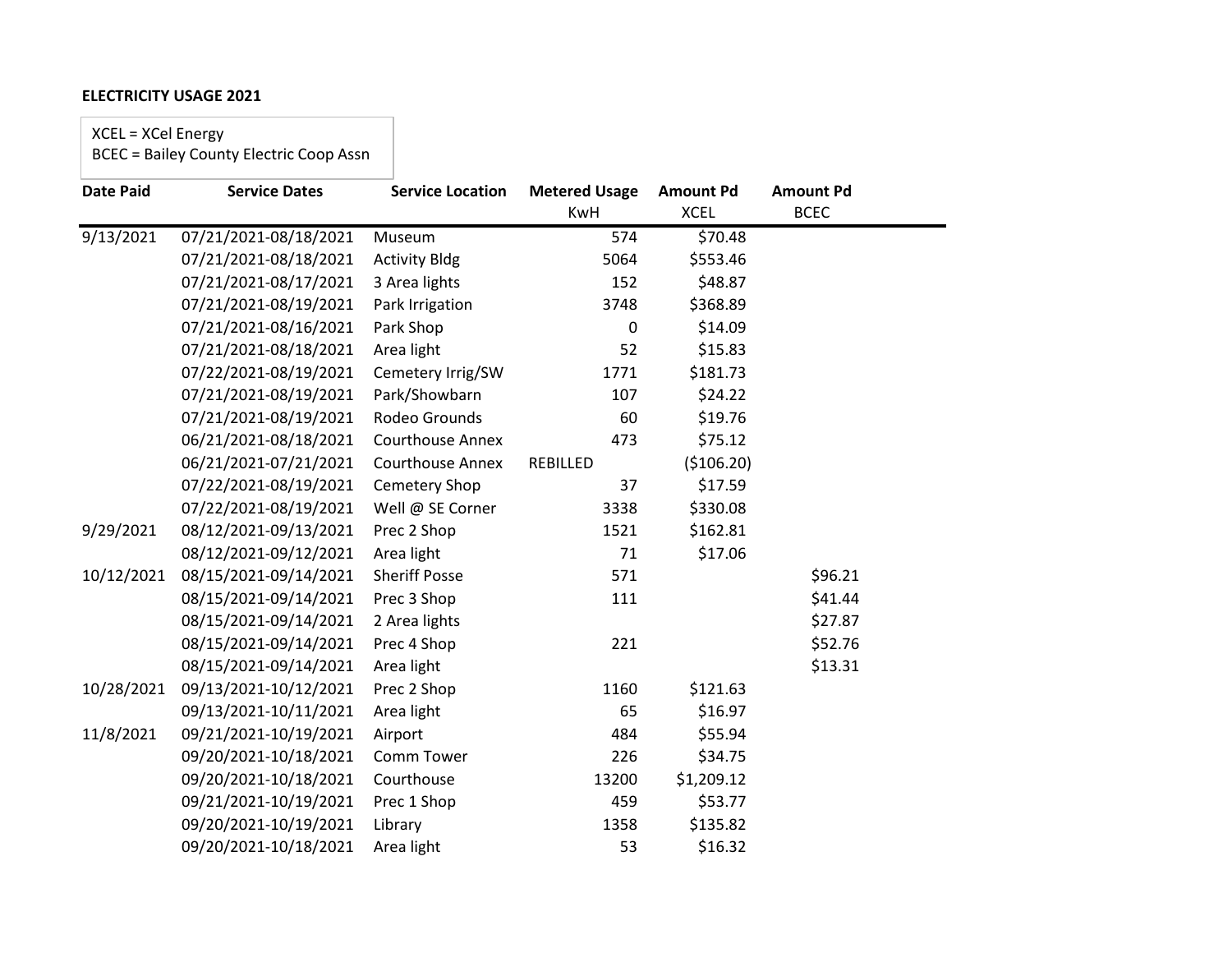XCEL = XCel Energy

| <b>Date Paid</b> | <b>Service Dates</b>  | <b>Service Location</b> | <b>Metered Usage</b> | <b>Amount Pd</b> | <b>Amount Pd</b> |
|------------------|-----------------------|-------------------------|----------------------|------------------|------------------|
|                  |                       |                         | <b>KwH</b>           | <b>XCEL</b>      | <b>BCEC</b>      |
|                  | 09/20/2021-10/19/2021 | Museum                  | 669                  | \$74.28          |                  |
|                  | 09/20/2021-10/19/2021 | <b>Activity Bldg</b>    | 2444                 | \$397.92         |                  |
|                  | 09/20/2021-10/18/2021 | 3 Area lights           | 159                  | \$48.97          |                  |
|                  | 09/21/2021-10/19/2021 | Park Irrigation         | 2563                 | \$235.68         |                  |
|                  | 09/21/2021-10/19/2021 | Park Shop               | 0                    | \$14.09          |                  |
|                  | 09/21/2021-10/18/2021 | Area light              | 51                   | \$15.82          |                  |
|                  | 09/21/2021-10/19/2021 | Cemetery Irrig/SW       | 941                  | \$95.45          |                  |
|                  | 09/21/2021-10/19/2021 | Park/Showbarn           | 269                  | \$37.34          |                  |
|                  | 09/21/2021-10/19/2021 | Rodeo Grounds           | 120                  | \$24.47          |                  |
|                  | 09/20/2021-10/18/2021 | Courthouse Annex        | 186                  | \$31.15          |                  |
|                  | 09/21/2021-10/19/2021 | Cemetery Shop           | 25                   | \$16.26          |                  |
|                  | 09/21/2021-10/19/2021 | Well @ SE Corner        | 1785                 | \$168.41         |                  |
| 11/29/2021       | 10/12/2021-11/10/2021 | Prec 2 Shop             | 541                  | \$59.48          |                  |
|                  | 10/12/2021-11/09/2021 | Area light              | 64                   | \$16.80          |                  |
| 12/13/2021       | 10/14/2021-11/14/2021 | <b>Sheriff Posse</b>    | 687                  |                  | \$108.03         |
|                  | 10/14/2021-11/14/2021 | Prec 3 Shop             | 87                   |                  | \$38.31          |
|                  | 10/14/2021-11/14/2021 | 2 Area lights           |                      |                  | \$28.16          |
|                  | 10/14/2021-11/14/2021 | Prec 4 Shop             | 133                  |                  | \$42.71          |
|                  | 10/14/2021-11/14/2021 | Area light              |                      |                  | \$13.48          |
|                  | 10/19/2021-11/17/2021 | Airport                 | 536                  | \$56.65          |                  |
|                  | 10/19/2021-11/17/2021 | Comm Tower              | 241                  | \$34.25          |                  |
|                  | 10/19/2021-11/17/2021 | Courthouse              | 17400                | \$1,422.39       |                  |
|                  | 10/19/2021-11/17/2021 | Prec 1 Shop             | 411                  | \$46.72          |                  |
|                  | 10/19/2021-11/17/2021 | Library                 | 950                  | \$92.19          |                  |
|                  | 10/19/2021-11/17/2021 | Area light              | 53                   | \$15.63          |                  |
|                  | 10/19/2021-11/17/2021 | Museum                  | 627                  | \$65.78          |                  |
|                  | 10/19/2021-11/17/2021 | <b>Activity Bldg</b>    | 1855                 | \$325.87         |                  |
|                  | 10/19/2021-11/17/2021 | 3 Area lights           | 160                  | \$46.88          |                  |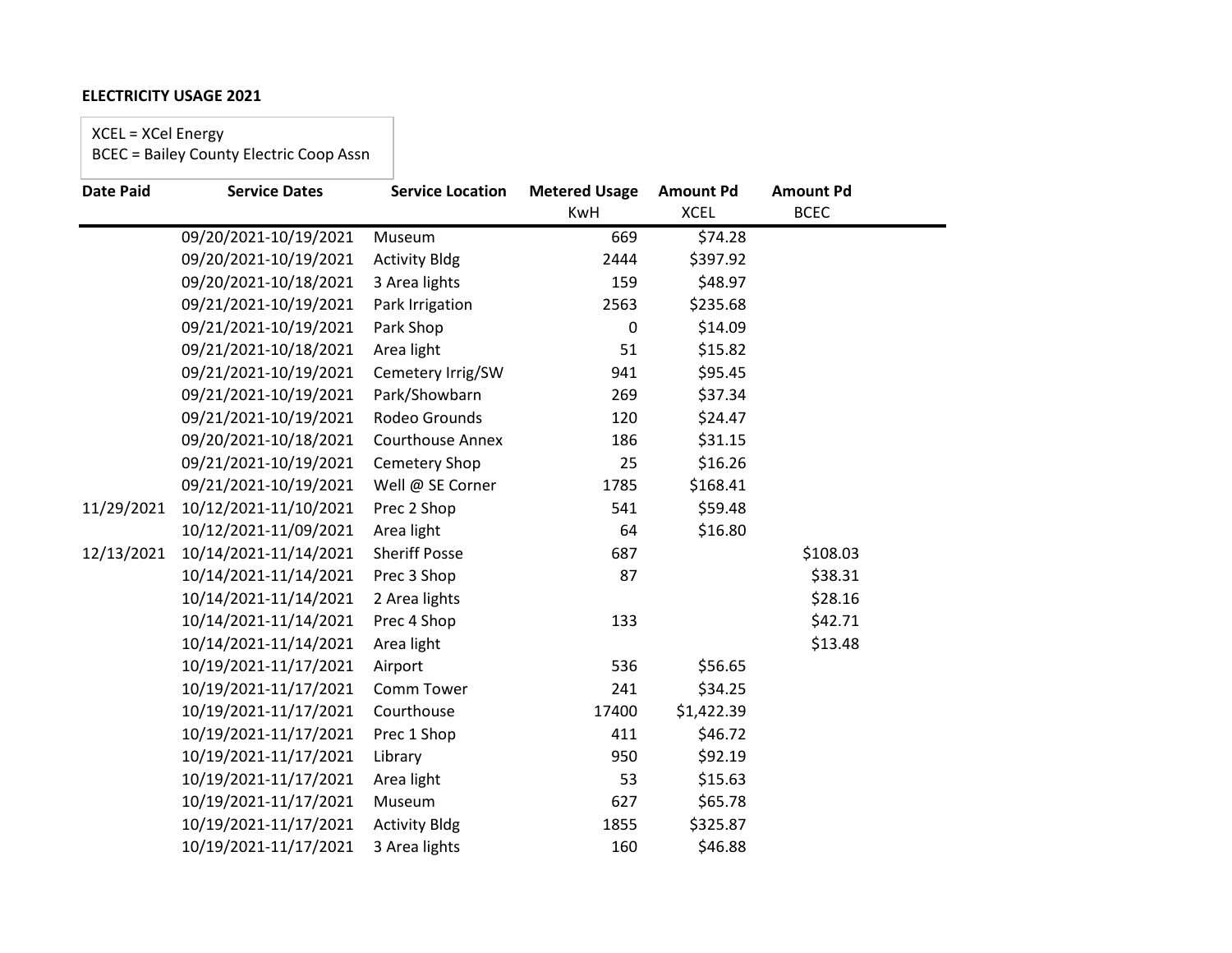XCEL = XCel Energy

| <b>Date Paid</b> | <b>Service Dates</b>  | <b>Service Location</b> | <b>Metered Usage</b> | <b>Amount Pd</b> | <b>Amount Pd</b> |
|------------------|-----------------------|-------------------------|----------------------|------------------|------------------|
|                  |                       |                         | <b>KwH</b>           | <b>XCEL</b>      | <b>BCEC</b>      |
|                  | 10/19/2021-11/17/2021 | Park Irrigation         | 1340                 | \$120.48         |                  |
|                  | 10/19/2021-11/17/2021 | Park Shop               | 83                   | \$20.68          |                  |
|                  | 10/19/2021-11/17/2021 | Area light              | 53                   | \$15.63          |                  |
|                  | 10/19/2021-11/17/2021 | Cemetery Irrig/SW       | 0                    | \$14.09          |                  |
|                  | 10/19/2021-11/17/2021 | Park/Showbarn           | 191                  | \$29.26          |                  |
|                  | 10/19/2021-11/17/2021 | Rodeo Grounds           | 60                   | \$18.85          |                  |
|                  | 10/19/2021-11/17/2021 | <b>Courthouse Annex</b> | 47                   | \$18.36          |                  |
|                  | 10/19/2021-11/17/2021 | Cemetery Shop           | 20                   | \$15.68          |                  |
|                  | 10/19/2021-11/17/2021 | Well @ SE Corner        | 0                    | \$14.09          |                  |
| 12/30/2021       | 11/17/2021-12/23/2021 | Airport                 | 587                  | \$59.38          |                  |
|                  | 11/17/2021-12/17/2021 | Courthouse              | 22560                | \$1,576.37       |                  |
|                  | 11/17/2021-12/17/2021 | Comm Tower              | 241                  | \$33.67          |                  |
|                  | 11/17/2021-12/17/2021 | Prec 1 Shop             | 556                  | \$56.98          |                  |
|                  | 11/17/2021-12/17/2021 | Library                 | 1039                 | \$97.07          |                  |
|                  | 11/17/2021-12/16/2021 | Area light              | 55                   | \$16.15          |                  |
|                  | 11/17/2021-12/17/2021 | Museum                  | 678                  | \$68.40          |                  |
|                  | 11/17/2021-12/17/2021 | <b>Activity Bldg</b>    | 1941                 | \$296.98         |                  |
|                  | 11/17/2021-12/16/2021 | 3 Area lights           | 165                  | \$48.45          |                  |
|                  | 11/17/2021-12/20/2021 | Park Irrigation         | 2051                 | \$172.32         |                  |
|                  | 11/17/2021-12/20/2021 | Park Shop               | 293                  | \$36.69          |                  |
|                  | 11/17/2021-12/19/2021 | Area light              | 60                   | \$15.76          |                  |
|                  | 11/17/2021-12/20/2021 | Cemetery Irrig/SW       | 0                    | \$14.09          |                  |
|                  | 11/17/2021-12/20/2021 | Park/Showbarn           | 483                  | \$51.35          |                  |
|                  | 11/17/2021-12/20/2021 | Rodeo Grounds           | 60                   | \$18.71          |                  |
|                  | 11/17/2021-12/17/2021 | <b>Courthouse Annex</b> | 189                  | \$29.52          |                  |
|                  | 11/17/2021-12/17/2021 | Cemetery Shop           | 19                   | \$15.56          |                  |
|                  | 11/17/2021-12/17/2021 | Well @ SE Corner        | 0                    | \$14.09          |                  |
|                  | 11/10/2021-12/11/2021 | Prec 2 Shop             | 18                   | \$32.61          |                  |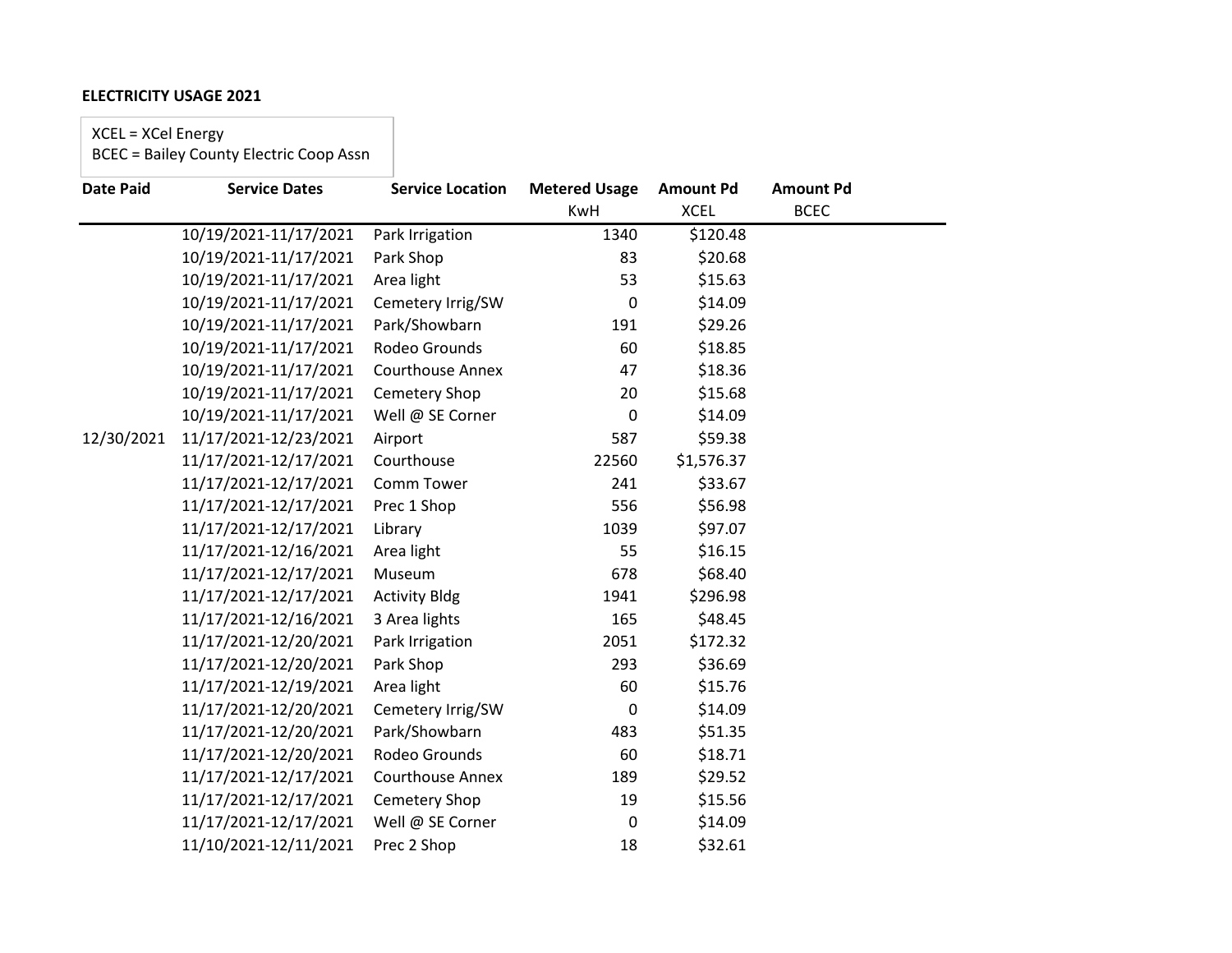# **NATURAL GAS USAGE 2020**

City of Mrtn = City of Morton WTG = West Texas Gas Inc City of Wht = City of Whiteface

| <b>Date Paid</b> | <b>Service Dates</b>  | <b>Service Location</b> | <b>Metered Usage</b> | <b>Amount Pd</b> | <b>Amount Pd</b> | <b>Amount Pd</b> |
|------------------|-----------------------|-------------------------|----------------------|------------------|------------------|------------------|
|                  |                       |                         | <b>MCF</b>           | City of Mrtn     | <b>WTG</b>       | City of Wht      |
| 1/11/2021        | 11/16/2020-12/15/2020 | Library                 | 20                   | \$176.50         |                  |                  |
|                  | 11/16/2020-12/15/2020 | Museum                  | 18                   | \$159.00         |                  |                  |
|                  | 11/16/2020-12/15/2020 | <b>Activity Bldg</b>    | 109                  | \$955.25         |                  |                  |
|                  | 11/16/2020-12/15/2020 | Courthouse              | 0                    | \$5.24           |                  |                  |
|                  | 11/16/2020-12/15/2020 | Prec 1 Shop             | 8                    | \$71.50          |                  |                  |
|                  | 12/02/2020-12/15/2020 | Prec 2 Shop             | 5600                 |                  |                  | \$41.81          |
| 1/28/2021        | 11/23/2020-12/30/2020 | Park/Shop               | 0                    |                  | \$14.75          |                  |
|                  | 11/23/2020-12/30/2020 | Park/Showbarn           | 18                   |                  | \$112.11         |                  |
|                  | 11/23/2020-12/29/2020 | Prec 3 Shop             | 7.7                  |                  | \$62.96          |                  |
| 2/8/2021         | 12/15/2020-01/15/2021 | Library                 | 37                   | \$325.25         |                  |                  |
|                  | 12/15/2020-01/15/2021 | Museum                  | 42                   | \$369.00         |                  |                  |
|                  | 12/15/2020-01/15/2021 | <b>Activity Bldg</b>    | 196                  | \$1,716.50       |                  |                  |
|                  | 12/15/2020-01/15/2021 | Courthouse              | 0                    | \$0.00           |                  |                  |
|                  | 12/15/2020-01/15/2021 | Prec 1 Shop             | 24                   | \$211.50         |                  |                  |
|                  | 12/15/2020-01/15/2021 | Prec 2 Shop             | 12600                |                  |                  | \$96.28          |
|                  | 12/30/2020-01/27/2021 | Park/Shop               | 0                    |                  | \$14.75          |                  |
|                  | 12/30/2020-01/27/2021 | Park/Showbarn           | 982.4                |                  | \$26.22          |                  |
|                  | 12/29/2020-01/26/2021 | Prec 3 Shop             | 9.2                  |                  | \$73.34          |                  |
| 3/8/2021         | 01/15/2021-02/16/2021 | Library                 | 33                   | \$290.25         |                  |                  |
|                  | 01/15/2021-02/16/2021 | Museum                  | 37                   | \$325.25         |                  |                  |
|                  | 01/15/2021-02/16/2021 | <b>Activity Bldg</b>    | 207                  | \$1,812.75       |                  |                  |
|                  | 01/15/2021-02/16/2021 | Prec 1 Shop             | 43                   | \$377.75         |                  |                  |
|                  | 01/15/2021-02/12/2021 | Prec 2 Shop             | 10.5                 | \$80.43          |                  |                  |
|                  | 01/27/2021-02/25/2021 | Park/Shop               | 0                    |                  | \$14.75          |                  |
|                  | 01/27/2021-02/25/2021 | Park/Showbarn           | 0                    |                  | \$26.22          |                  |
|                  | 01/26/2021-02/24/2021 | Prec 3 Shop             | 14.2                 |                  | \$95.05          |                  |
| 4/12/2021        | 02/16/2021-03/15/2021 | Library                 | 11                   | \$97.75          |                  |                  |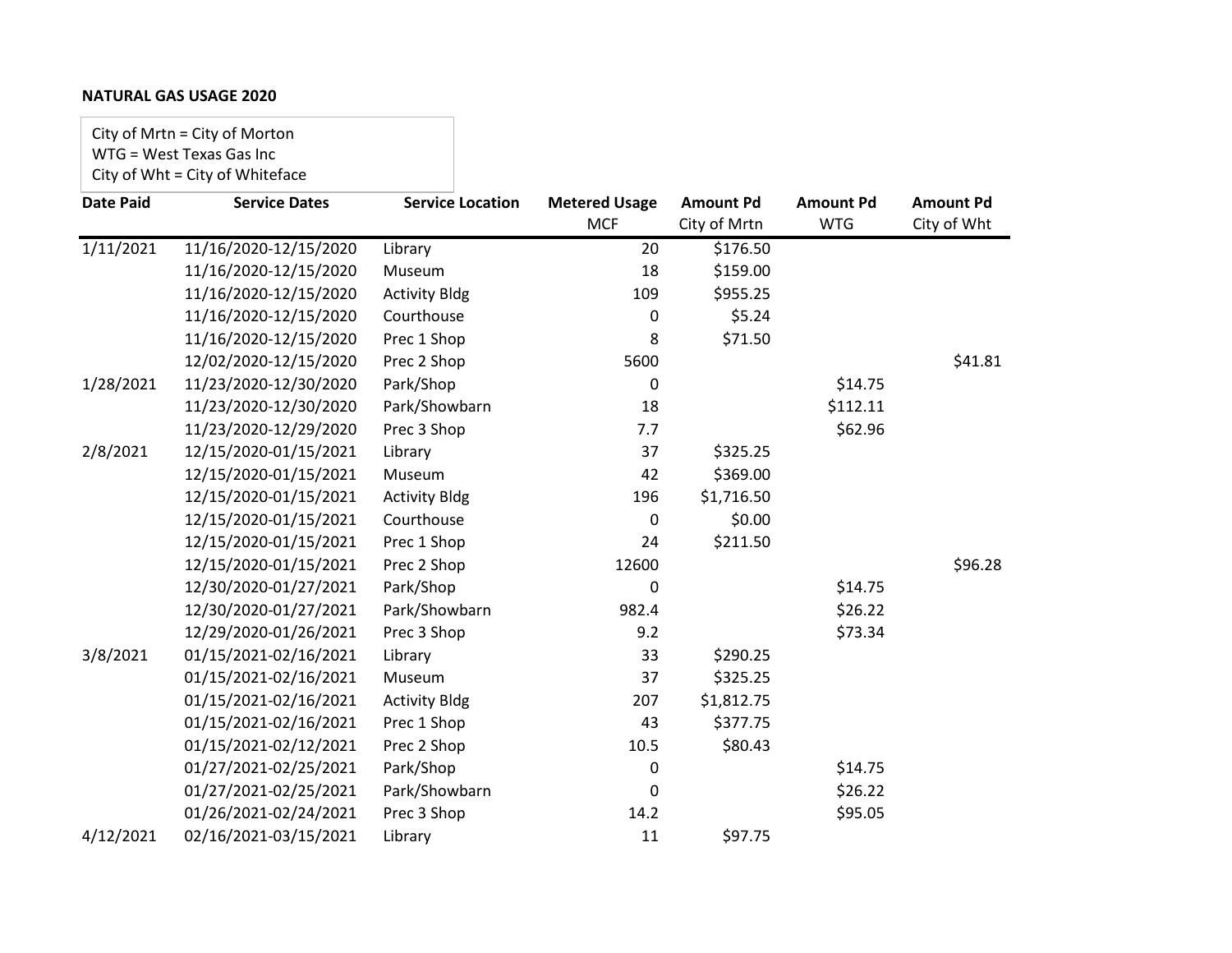# 02/16/2021-03/15/2021 Activity Bldg 85 \$745.25

**NATURAL GAS USAGE 2020**

# City of Mrtn = City of Morton WTG = West Texas Gas Inc

# City of Wht = City of Whiteface

| <b>Date Paid</b> | <b>Service Dates</b>  | <b>Service Location</b> | <b>Metered Usage</b> | <b>Amount Pd</b> | <b>Amount Pd</b> | <b>Amount Pd</b> |
|------------------|-----------------------|-------------------------|----------------------|------------------|------------------|------------------|
|                  |                       |                         | <b>MCF</b>           | City of Mrtn     | <b>WTG</b>       | City of Wht      |
| 4/12/2021        | 02/16/2021-03/15/2021 | Prec 1 Shop             | 29                   | \$225.25         |                  |                  |
|                  | 02/12/2021-03/15/2021 | Prec 2 Shop             | 17.3                 |                  |                  | \$134.98         |
|                  | 02/25/2021-03/29/2021 | Park/Shop               | 0                    |                  | \$14.75          |                  |
|                  | 02/25/2021-03/29/2021 | Park/Showbarn           | $\pmb{0}$            |                  | \$26.22          |                  |
|                  | 02/24/2021-03/29/2021 | <b>Sheriff Posse</b>    | 4.7                  |                  | \$52.76          |                  |
| 5/10/2021        | 03/15/2021-04/15/2021 | Library                 | 8                    | \$71.50          |                  |                  |
|                  | 03/15/2021-04/15/2021 | Museum                  | $\overline{7}$       | \$62.75          |                  |                  |
|                  | 03/15/2021-04/15/2021 | <b>Activity Bldg</b>    | 55                   | \$482.75         |                  |                  |
|                  | 03/15/2021-04/15/2021 | Prec 1 Shop             | 4                    | \$36.50          |                  |                  |
|                  | 03/15/2021-04/15/2021 | Prec 2 Shop             | 5                    |                  |                  | \$41.06          |
| 6/14/2021        | 03/29/2021-04/27/2021 | Park/Shop               | 0                    |                  | \$18.00          |                  |
|                  | 03/29/2021-04/27/2021 | <b>GRIP/EDIT REFUND</b> |                      |                  | ( \$33.24)       |                  |
|                  | 03/29/2021-04/27/2021 | Park/Showbarn           | 0                    |                  | \$30.00          |                  |
|                  | 03/29/2021-04/27/2021 | <b>GRIP/EDIT REFUND</b> |                      |                  | (574.45)         |                  |
|                  | 03/29/2021-04/27/2021 | Prec 3 Shop             |                      |                  | \$46.73          |                  |
|                  | 03/29/2021-04/27/2021 | <b>GRIP/EDIT REFUND</b> |                      |                  | (574.45)         |                  |
|                  | 04/27/2021-05/27/2021 | Park/Shop               | 0                    |                  | \$17.00          |                  |
|                  | 04/27/2021-05/27/2021 | Park/Showbarn           | 0                    |                  | \$30.00          |                  |
|                  | 04/27/2021-05/27/2021 | Prec 3 Shop             | $\overline{2}$       |                  | \$41.35          |                  |
|                  | 04/15/2021-05/17/2021 | Library                 | 5                    | \$45.25          |                  |                  |
|                  | 04/15/2021-05/17/2021 | Museum                  | 8                    | \$71.50          |                  |                  |
|                  | 04/15/2021-05/17/2021 | <b>Activity Bldg</b>    | 35                   | \$307.75         |                  |                  |
|                  | 04/15/2021-05/17/2021 | Prec 1 Shop             | 3                    | \$27.75          |                  |                  |
|                  | 04/15/2021-05/14/2021 | Prec 2 Shop             | 3                    |                  |                  | \$23.89          |
| 7/12/2021        | 05/27/2021-06/28/2021 | Prec 3 Shop             | 1.5                  |                  | \$38.53          |                  |
|                  | 05/27/2021-06/29/2021 | Park/Shop               | 0                    |                  | \$17.00          |                  |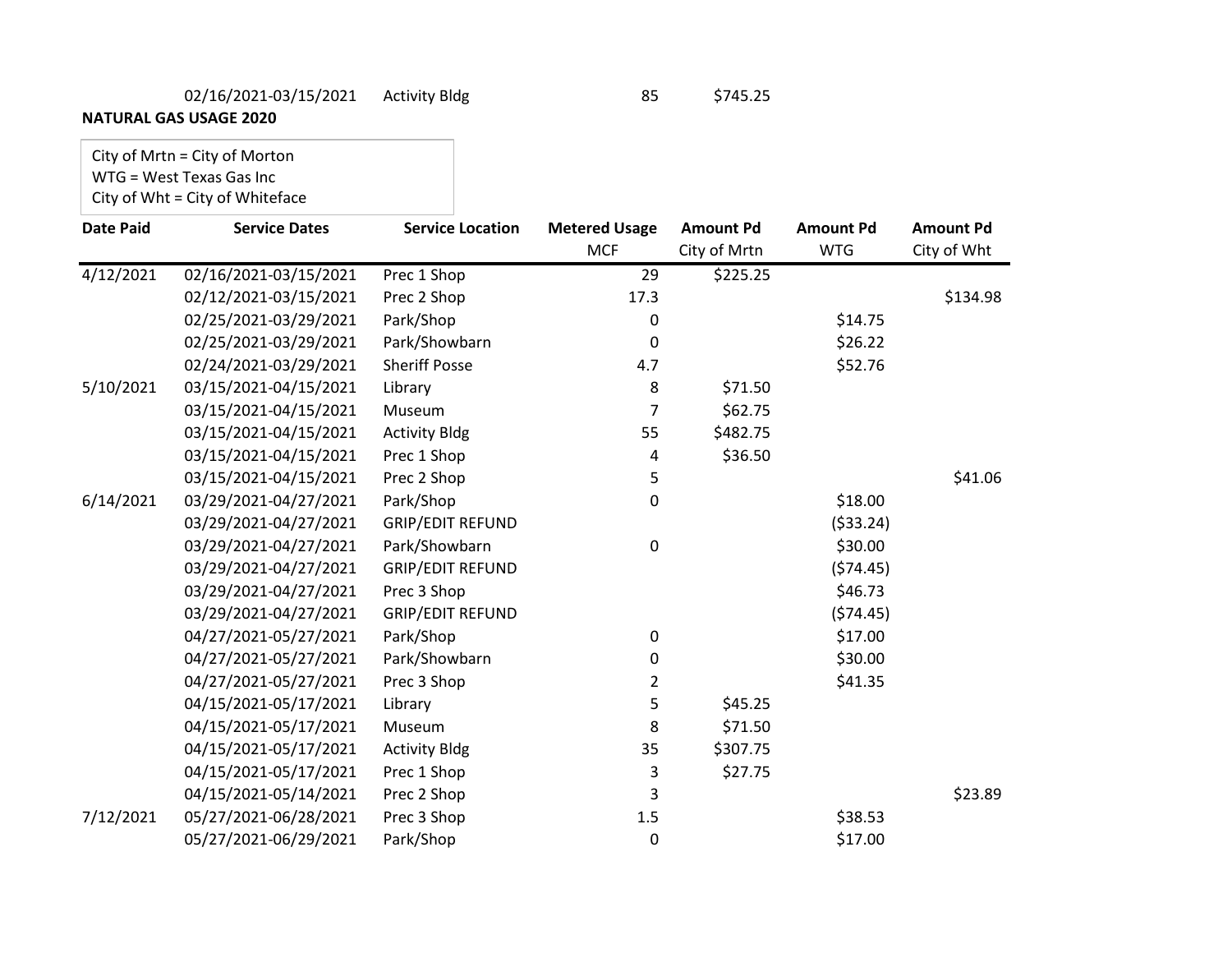# 02/16/2021-03/15/2021 Activity Bldg 85 \$745.25

**NATURAL GAS USAGE 2020**

# City of Mrtn = City of Morton WTG = West Texas Gas Inc

# City of Wht = City of Whiteface

| <b>Date Paid</b> | <b>Service Dates</b>  | <b>Service Location</b> | <b>Metered Usage</b> | <b>Amount Pd</b> | <b>Amount Pd</b> | <b>Amount Pd</b> |
|------------------|-----------------------|-------------------------|----------------------|------------------|------------------|------------------|
|                  |                       |                         | <b>MCF</b>           | City of Mrtn     | <b>WTG</b>       | City of Wht      |
| 7/12/2021        | 5/27/2021-06/29-2021  | Park/Showbarn           | $\pmb{0}$            |                  | \$30.00          |                  |
|                  | 05/17/2021-06/15/2021 | Library                 | 0                    | \$19.00          |                  |                  |
|                  | 05/17/2021-06/15/2021 | Museum                  | 0                    | \$19.00          |                  |                  |
|                  | 05/17/2021-06/15/2021 | <b>Activity Bldg</b>    | 5                    | \$45.25          |                  |                  |
|                  | 05/17/2021-06/15/2021 | Courthouse              | 0                    | \$0.00           |                  |                  |
|                  | 05/17/2021-06/15/2021 | Prec 1 Shop             | 0                    | \$19.00          |                  |                  |
|                  | 05/14/2021-06/15/2021 | Prec 2 Shop             | 0                    |                  |                  | \$16.50          |
| 8/9/2021         | 06/15/2021-07/15/2021 | Library                 | 0                    | \$19.00          |                  |                  |
|                  | 06/15/2021-07/15/2021 | Museum                  | 0                    | \$19.00          |                  |                  |
|                  | 06/15/2021-07/15/2021 | <b>Activity Bldg</b>    | 3                    | \$27.75          |                  |                  |
|                  | 06/15/2021-07/15/2021 | Courthouse              | 0                    | \$0.00           |                  |                  |
|                  | 06/15/2021-07/15/2021 | Prec 1 Shop             | 0                    | \$19.00          |                  |                  |
| 9/13/2021        | 06/15/2021-07/14/2021 | Prec 2 Shop             | 0                    |                  |                  | \$16.50          |
|                  | 06/28/2021-07/28/2021 | Prec 3 Shop             | 1.3                  |                  | \$38.25          |                  |
|                  | 06/29/2021-07/28/2021 | Park/Shop               | 0                    |                  | \$17.00          |                  |
|                  | 06/29/2021-07/28/2021 | Park/Showbarn           | 0                    |                  | \$30.00          |                  |
|                  | 07/15/2021-08/16/2021 | Library                 | 0                    | \$19.00          |                  |                  |
|                  | 07/15/2021-08/16/2021 | Museum                  | 0                    | \$19.00          |                  |                  |
|                  | 07/15/2021-08/16/2021 | <b>Activity Bldg</b>    | 3                    | \$27.75          |                  |                  |
|                  | 07/15/2021-08/16/2021 | Prec 1 Shop             | 0                    | \$19.00          |                  |                  |
|                  | 07/14/2021-08/16/2021 | Prec 2 Shop             | 0                    |                  |                  | \$16.50          |
|                  | 07/28/2021-08/25/2021 | Prec 3 Shop             | 1.4                  |                  | \$39.71          |                  |
|                  | 07/28/2021-08/26/2021 | Park/Shop               | 0                    |                  | \$17.00          |                  |
|                  | 07/28/2021-08/26/2021 | Park/Showbarn           | 0                    |                  | \$30.00          |                  |
| 9/29/2021        | 08/16/2021-09/15/2021 | Prec 2 Shop             | 0                    |                  |                  | \$16.50          |
| 10/12/2021       | 08/26/2021-09/29/2021 | Park/Shop               | 0                    |                  | \$17.00          |                  |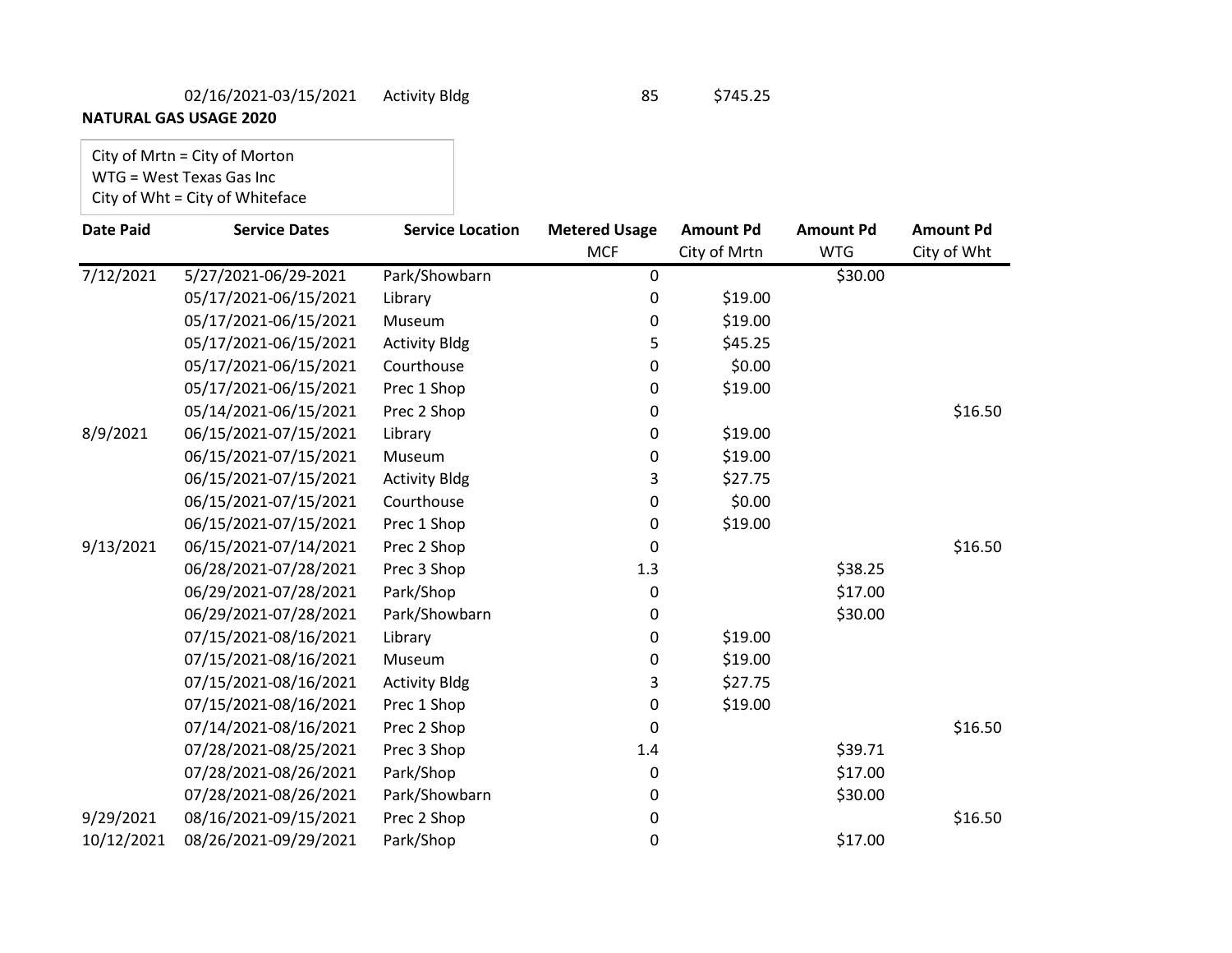# **NATURAL GAS USAGE 2020**

City of Mrtn = City of Morton WTG = West Texas Gas Inc City of Wht = City of Whiteface

| <b>Date Paid</b> | <b>Service Dates</b>  | <b>Service Location</b> | <b>Metered Usage</b> | <b>Amount Pd</b> | <b>Amount Pd</b> | <b>Amount Pd</b> |
|------------------|-----------------------|-------------------------|----------------------|------------------|------------------|------------------|
|                  |                       |                         | <b>MCF</b>           | City of Mrtn     | <b>WTG</b>       | City of Wht      |
| 10/12/2021       | 08/26/2021-09/29/2021 | Park/Showbarn           | 0                    |                  | \$30.00          |                  |
|                  | 08/25/2021-09/29/2021 | Prec 3 Shop             | 0                    |                  | \$30.00          |                  |
|                  | 08/16/2021-09/15/2021 | Library                 | $\mathbf{1}$         | \$19.00          |                  |                  |
|                  | 08/16/2021-09/15/2021 | Museum                  | 0                    | \$19.00          |                  |                  |
|                  | 08/16/2021-09/15/2021 | <b>Activity Bldg</b>    | 4                    | \$36.50          |                  |                  |
|                  | 08/16/2021-09/15/2021 | Prec 1 Shop             | 0                    | \$19.00          |                  |                  |
| 10/28/2021       | 09/15/2021-10/15/2021 | Prec 2 Shop             | 0                    |                  |                  | \$16.50          |
| 11/8/2021        | 09/15/2021-10/15/2021 | Library                 | 0                    | \$19.00          |                  |                  |
|                  | 09/15/2021-10/15/2021 | Museum                  | 0                    | \$19.00          |                  |                  |
|                  | 09/15/2021-10/15/2021 | <b>Activity Bldg</b>    | 3                    | \$28.00          |                  |                  |
|                  | 09/15/2021-10/15/2021 | Courthouse              | 0                    |                  |                  |                  |
|                  | 09/15/2021-10/15/2021 | Prec 1 Shop             | 0                    | \$19.00          |                  |                  |
| 11/29/2021       | 09/29/2021-10/26/2021 | Park/Shop               | 0                    |                  | \$17.00          |                  |
|                  | 09/29/2021-10/26/2021 | Park/Showbarn           | 0                    |                  | \$30.00          |                  |
|                  | 09/29/2021-10/26/2021 | Prec 3 Shop             | 0.8                  |                  | \$36.27          |                  |
| 12/13/2021       | 10/15/2021-11/15/2021 | Library                 | 14                   | \$127.00         |                  |                  |
|                  | 10/15/2021-11/15/2021 | Museum                  | 0                    | \$19.00          |                  |                  |
|                  | 10/15/2021-11/15/2021 | <b>Activity Bldg</b>    | 25                   | \$226.00         |                  |                  |
|                  | 10/15/2021-11/15/2021 | Courthouse              | 0                    | \$0.00           |                  |                  |
|                  | 10/15/2021-11/15/2021 | Prec 1 Shop             | 3                    | \$28.00          |                  |                  |
|                  | 10/15/2021-11/15/2021 | Prec 2 Shop             | 0                    |                  |                  | \$16.50          |
|                  | 10/26/2021-12/01/2021 | Park/Shop               | 0                    |                  | \$17.00          |                  |
|                  | 10/26/2021-12/01/2021 | Prec 3 Shop             | 2.1                  |                  | \$45.98          |                  |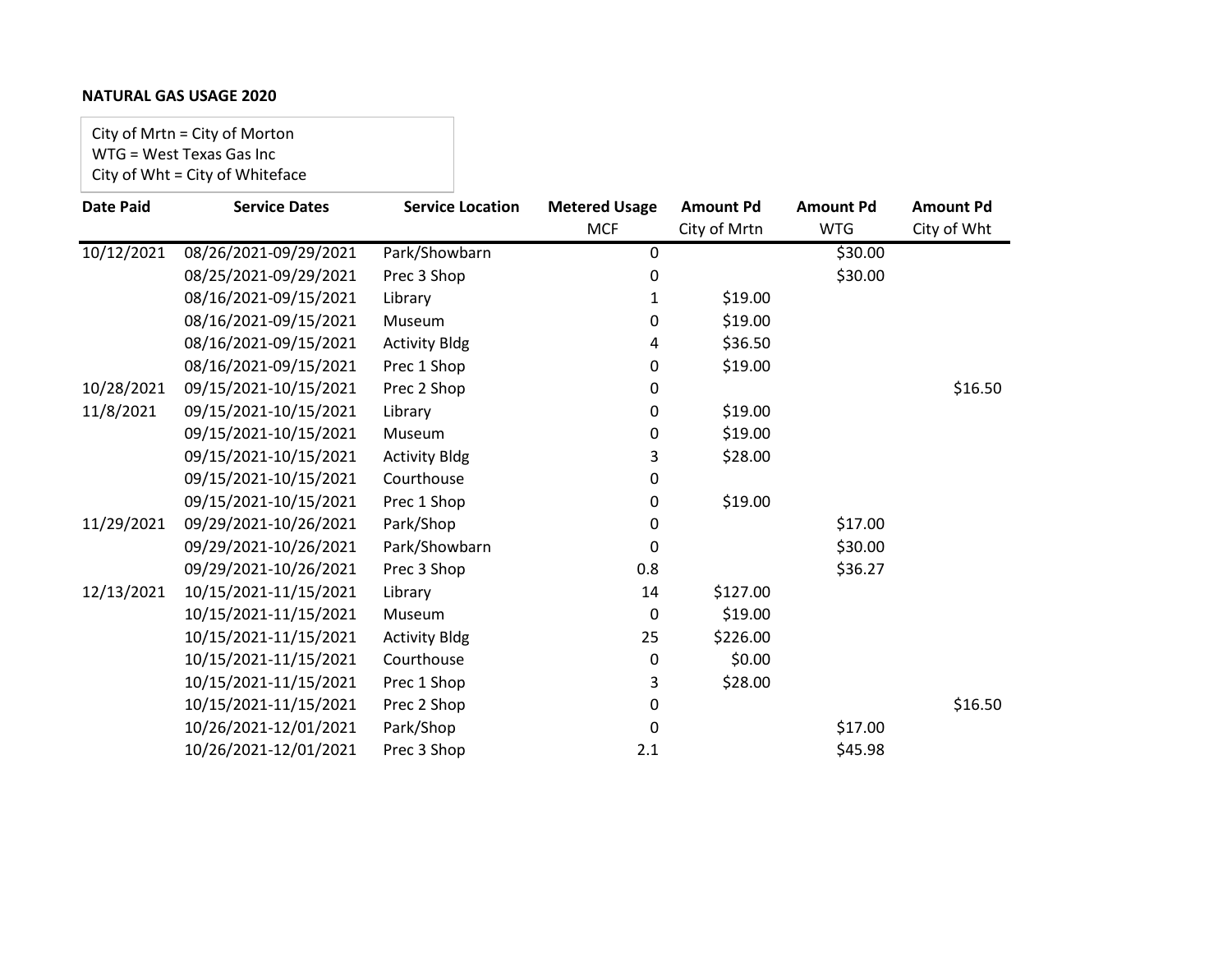City of Mrtn = City of Morton BWS = Bledsoe Water Supply Corp. City of Wht = City of Whiteface

| <b>Date Paid</b> | <b>Service Dates</b>  | <b>Service Location</b> | <b>Metered Usage</b> | <b>Amount Paid</b> | <b>Amount Paid</b> | <b>Amount Paid</b> |
|------------------|-----------------------|-------------------------|----------------------|--------------------|--------------------|--------------------|
|                  |                       |                         | per 1000             | City of Mrtn       | <b>BWS</b>         | City of Wht        |
| 1/11/2021        | 11/16/2020-12/15/2020 | Library                 | $\pmb{0}$            | \$28.00            |                    |                    |
|                  | 11/16/2020-12/15/2020 | Museum                  | 0                    | \$28.00            |                    |                    |
|                  | 11/16/2020-12/15/2020 | <b>Activity Bldg</b>    | 1                    | \$28.00            |                    |                    |
|                  | 11/16/2020-12/15/2020 | Courthouse              | 21                   | \$92.75            |                    |                    |
|                  | 11/16/2020-12/15/2020 | Prec 1 Shop             | $\mathbf{1}$         | \$28.00            |                    |                    |
|                  | 12/02/2020-12/15/2020 | Prec 2 Shop             | 0                    |                    |                    | \$26.00            |
| 1/28/2021        | December 2020         | Prec 3 Shop             | 0.17                 |                    | \$22.11            |                    |
| 2/8/2021         | 12/15/2020-01/15/2021 | Library                 | 0                    | \$28.00            |                    |                    |
|                  | 12/15/2020-01/15/2021 | Museum                  | 0                    | \$28.00            |                    |                    |
|                  | 12/15/2020-01/15/2021 | <b>Activity Bldg</b>    | 1                    | \$28.00            |                    |                    |
|                  | 12/15/2020-01/15/2021 | Courthouse              | 27                   | \$115.25           |                    |                    |
|                  | 12/15/2020-01/15/2021 | Prec 1 Shop             | $\mathbf{1}$         | \$28.00            |                    |                    |
|                  | 12/15/2020-01/15/2021 | Prec 2 shop             | 0                    | \$26.00            |                    |                    |
| 2/25/2021        | January               | Prec 3 Shop             | 0.21                 |                    | \$22.11            |                    |
| 3/8/2021         | 01/15/2021-02/16/2021 | Library                 | $\mathbf{1}$         | \$28.00            |                    |                    |
|                  | 01/15/2021-02/16/2021 | Museum                  | 0                    | \$28.00            |                    |                    |
|                  | 01/15/2021-02/16/2021 | <b>Activity Bldg</b>    | $\mathbf{1}$         | \$28.00            |                    |                    |
|                  | 01/15/2021-02/16/2021 | Courthouse              | 26                   | \$111.50           |                    |                    |
|                  | 01/15/2021-02/16/2021 | Prec 1 Shop             | 0                    | \$28.00            |                    |                    |
|                  | 01/15/2021-02/12/2021 | Prec 2 Shop             | 0                    |                    |                    | \$26.00            |
| 3/30/2021        | February 2021         | Prec 3 Shop             | 0.7                  |                    | \$22.11            |                    |
| 4/12/2021        | <b>March 2021</b>     | Prec 3 Shop             | 0.715                |                    | \$22.11            |                    |
|                  | 02/16/2021-03/15/2021 | Library                 | 0                    | \$28.00            |                    |                    |
|                  | 02/16/2021-03/15/2021 | Museum                  | 0                    | \$28.00            |                    |                    |
|                  | 02/16/2021-03/15/2021 | <b>Activity Bldg</b>    | 1                    | \$28.00            |                    |                    |
|                  | 02/16/2021-03/15/2021 | Courthouse              | 23                   | \$100.25           |                    |                    |
|                  | 02/16/2021-03/15/2021 | Prec 1 Shop             | $\mathbf 1$          | \$28.00            |                    |                    |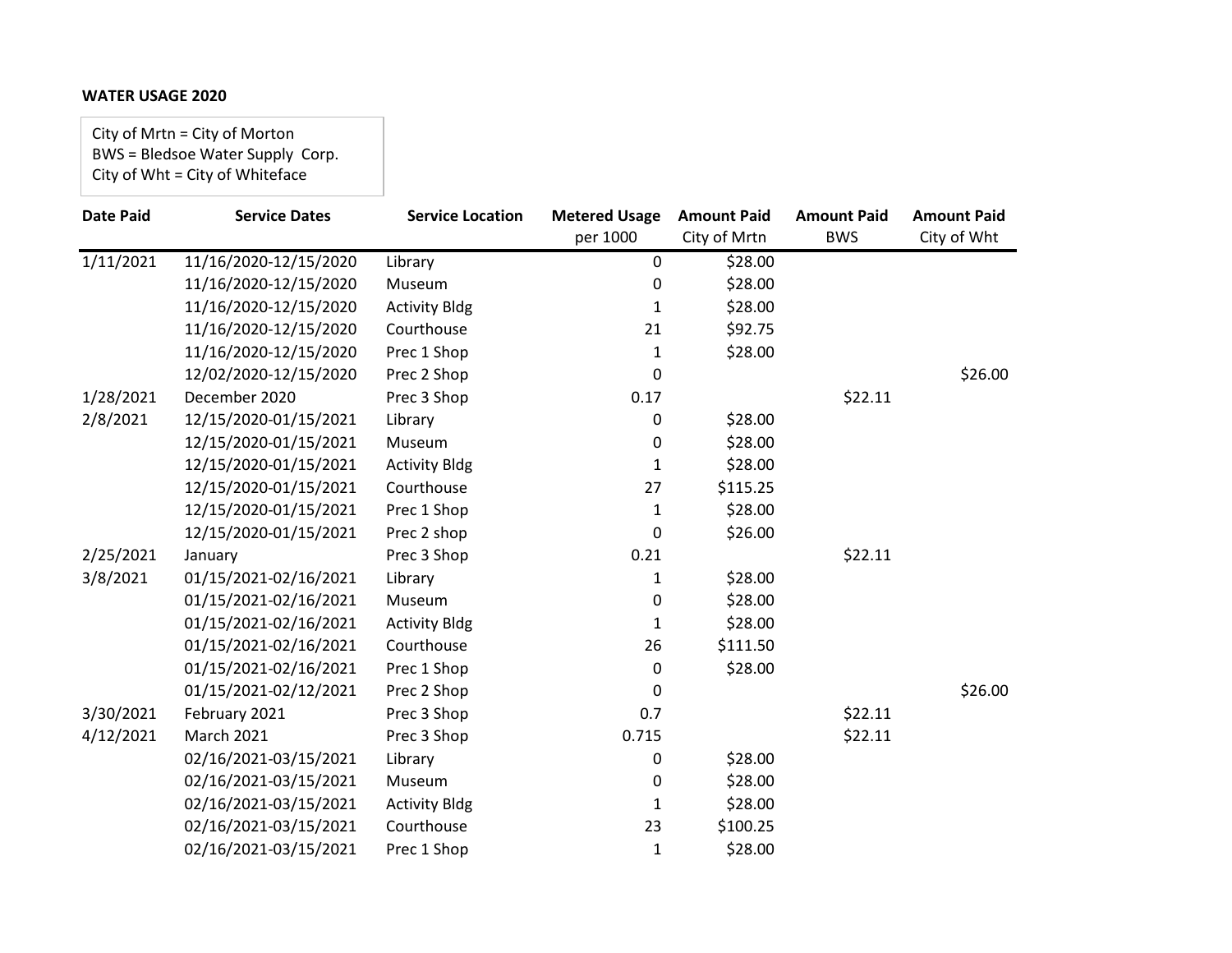City of Mrtn = City of Morton BWS = Bledsoe Water Supply Corp. City of Wht = City of Whiteface

| <b>Date Paid</b> | <b>Service Dates</b>  | <b>Service Location</b> | <b>Metered Usage</b> | <b>Amount Paid</b> | <b>Amount Paid</b> | <b>Amount Paid</b> |
|------------------|-----------------------|-------------------------|----------------------|--------------------|--------------------|--------------------|
|                  |                       |                         | per 1000             | City of Mrtn       | <b>BWS</b>         | City of Wht        |
| 4/12/2021        | 02/12/2021-03/15/2021 | Prec 2 Shop             | $\overline{2}$       |                    |                    | \$26.00            |
| 5/10/2021        | 03/15/2021-04/15/2021 | Library                 | $\mathbf{1}$         | \$28.00            |                    |                    |
|                  | 03/15/2021-04/15/2021 | Museum                  | 0                    | \$28.00            |                    |                    |
|                  | 03/15/2021-04/15/2021 | <b>Activity Bldg</b>    | 1                    | \$28.00            |                    |                    |
|                  | 03/15/2021-04/15/2021 | Courthouse              | 76                   | \$326.00           |                    |                    |
|                  | 03/15/2021-04/15/2021 | Prec 1 Shop             | 1                    | \$28.00            |                    |                    |
|                  | 03/15/2021-04/15/2021 | Prec 2 Shop             | 0                    |                    |                    | \$26.00            |
| 5/27/2021        | April 2021            | Prec 3 Shop             | 0.33                 |                    | \$22.11            |                    |
| 6/14/2021        | 04/15/2021-05/17/2021 | Library                 | 0                    | \$28.00            |                    |                    |
|                  | 04/15/2021-05/17/2021 | Museum                  | 0                    | \$28.00            |                    |                    |
|                  | 04/15/2021-05/17/2021 | <b>Activity Bldg</b>    | 2                    | \$28.00            |                    |                    |
|                  | 04/15/2021-05/17/2021 | Courthouse              | 218                  | \$965.00           |                    |                    |
|                  | 04/15/2021-05/17/2021 | Prec 1 Shop             | 2                    | \$28.00            |                    |                    |
|                  | 04/15/2021-05/14/2021 | Prec 2 Shop             | 3                    |                    |                    | \$27.85            |
|                  | May 2021              | Prec 3 Shop             | 0.39                 |                    | \$22.11            |                    |
| 7/12/2021        | 05/17/2021-06/15/2021 | Library                 | 1                    | \$28.00            |                    |                    |
|                  | 05/17/2021-06/15/2021 | Museum                  | 0                    | \$28.00            |                    |                    |
|                  | 05/17/2021-06/15/2021 | <b>Activity Bldg</b>    | $\overline{2}$       | \$28.00            |                    |                    |
|                  | 05/17/2021-06/15/2021 | Courthouse              | 122                  | \$533.00           |                    |                    |
|                  | 05/17/2021-06/15/2021 | Prec 1 Shop             | 14                   | \$68.00            |                    |                    |
|                  | 05/14/2021-06/15/2021 | Prec 2 Shop             | 1                    |                    |                    | \$26.00            |
|                  | <b>June 2021</b>      | Prec 3 Shop             | 0.265                |                    | \$22.11            |                    |
|                  | 06/15/2021-07/15/2021 | Library                 | 1                    | \$28.00            |                    |                    |
|                  | 06/15/2021-07/15/2021 | Museum                  | 0                    | \$28.00            |                    |                    |
|                  | 06/15/2021-07/15/2021 | <b>Activity Bldg</b>    | 0                    | \$28.00            |                    |                    |
|                  | 06/15/2021-07/15/2021 | Courthouse              | 133                  | \$582.50           |                    |                    |
|                  | 06/15/2021-07/15/2021 | Prec 1 Shop             | 1                    | \$28.00            |                    |                    |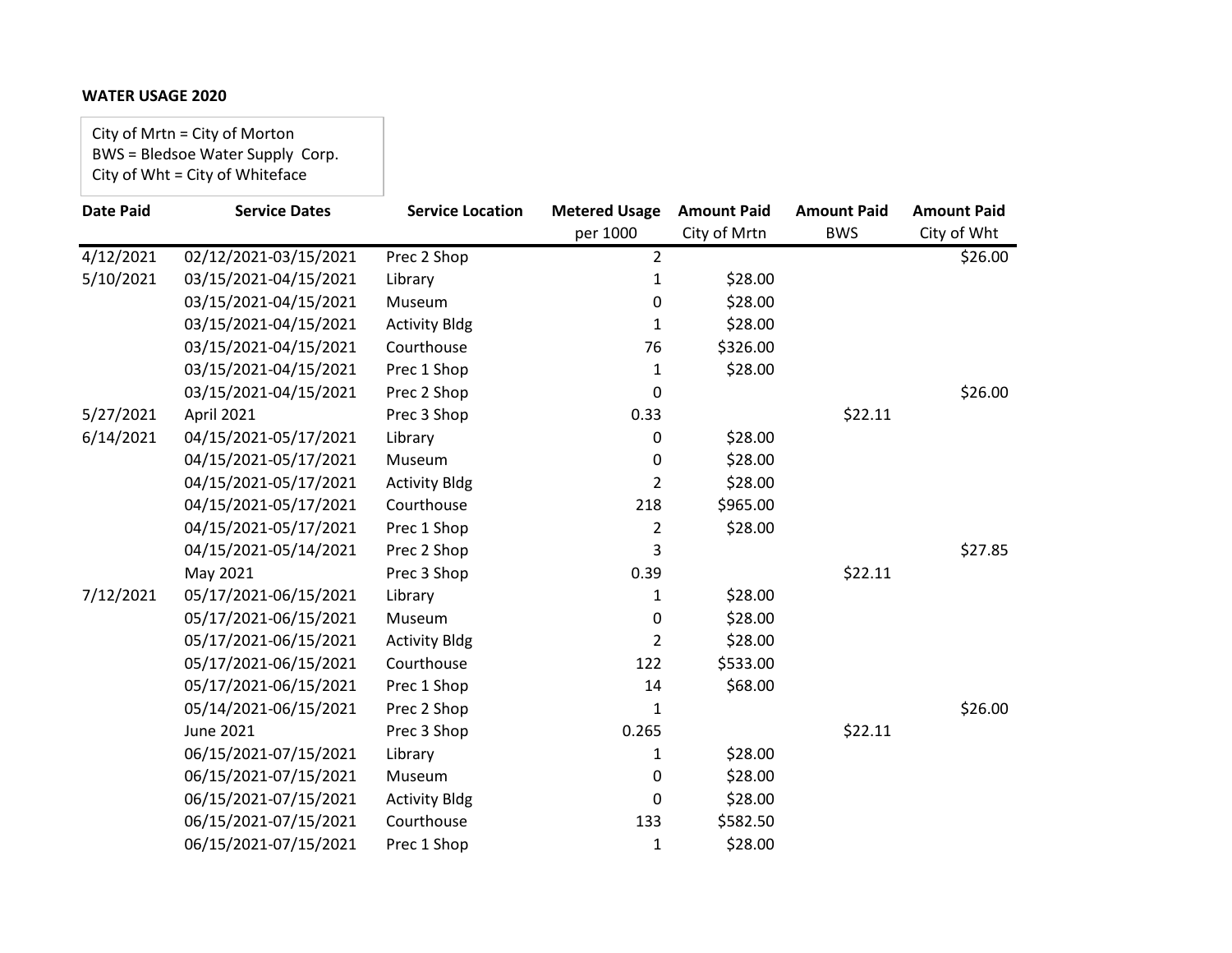City of Mrtn = City of Morton BWS = Bledsoe Water Supply Corp.

| <b>Date Paid</b> | <b>Service Dates</b>  | <b>Service Location</b> | <b>Metered Usage</b> | <b>Amount Paid</b> | <b>Amount Paid</b> | <b>Amount Paid</b> |
|------------------|-----------------------|-------------------------|----------------------|--------------------|--------------------|--------------------|
|                  |                       |                         | per 1000             | City of Mrtn       | <b>BWS</b>         | City of Wht        |
| 8/9/2021         | 06/15/2021-07/14/2021 | Prec 2 Shop             | $\overline{2}$       |                    |                    | \$26.00            |
| 8/30/2021        | <b>July 2021</b>      | Prec 3 Shop             | 0.25                 |                    | \$22.11            |                    |
| 9/13/2021        | 07/15/2021-08/16/2021 | Library                 | 1                    | \$28.00            |                    |                    |
|                  | 07/15/2021-08/16/2021 | Museum                  | 0                    | \$28.00            |                    |                    |
|                  | 07/15/2021-08/16/2021 | <b>Activity Bldg</b>    | 1                    | \$28.00            |                    |                    |
|                  | 07/15/2021-08/16/2021 | Courthouse              | 94                   | \$407.00           |                    |                    |
|                  | 07/15/2021-08/16/2021 | Prec 1 Shop             | 0                    | \$28.00            |                    |                    |
|                  | 07/14/2021-08/16/2021 | Prec 2 Shop             | 3                    |                    |                    | \$27.85            |
|                  | August 2021           | Prec 3 Shop             | 0.31                 |                    | \$22.11            |                    |
| 9/29/2021        | 08/16/2021-09/15/2021 | Prec 2 Shop             | 1                    |                    |                    | \$26.00            |
|                  | 08/16/2021-09/15/2021 | Library                 | 0                    | \$28.00            |                    |                    |
|                  | 08/16/2021-09/15/2021 | Museum                  | 0                    | \$28.00            |                    |                    |
|                  | 08/16/2021-09/15/2021 | <b>Activity Bldg</b>    | $\mathbf{1}$         | \$28.00            |                    |                    |
|                  | 08/16/2021-09/15/2021 | Courthouse              | 207                  | \$915.50           |                    |                    |
|                  | 08/16/2021-09/15/2021 | Prec 1 Shop             | $\mathbf{1}$         | \$28.00            |                    |                    |
| 10/28/2021       | 09/15/2021-10/15/2021 | Prec 2 Shop             | 3                    |                    |                    | \$27.85            |
|                  | September 2021        | Prec 3 Shop             | 0.37                 |                    | \$22.11            |                    |
| 11/8/2021        | 09/15/2021-10/15/2021 | Library                 | 0                    | \$29.00            |                    |                    |
|                  | 09/15/2021-10/15/2021 | Museum                  | 0                    | \$29.00            |                    |                    |
|                  | 09/15/2021-10/15/2021 | <b>Activity Bldg</b>    | 1                    | \$29.00            |                    |                    |
|                  | 09/15/2021-10/15/2021 | Courthouse              | 229                  | \$1,072.25         |                    |                    |
|                  | 09/15/2021-10/15/2021 | Prec 1 Shop             | 1                    | \$29.00            |                    |                    |
| 11/10/2021       | October 2021          | Prec 3 Shop             |                      |                    | \$22.11            |                    |
| 11/13/2021       | 10/15/2021-11/15/2021 | Prec 2 Shop             | $\mathbf{1}$         |                    |                    | \$26.00            |
|                  | 10/15/2021-11/15/2021 | Library                 | 0                    | \$29.00            |                    |                    |
|                  | 10/15/2021-11/15/2021 | Museum                  | 0                    | \$29.00            |                    |                    |
|                  | 10/15/2021-11/15/2021 | <b>Activity Bldg</b>    | 2                    | \$29.00            |                    |                    |
|                  | 10/15/2021-11/15/2021 | Courthouse              | 196                  | \$915.50           |                    |                    |